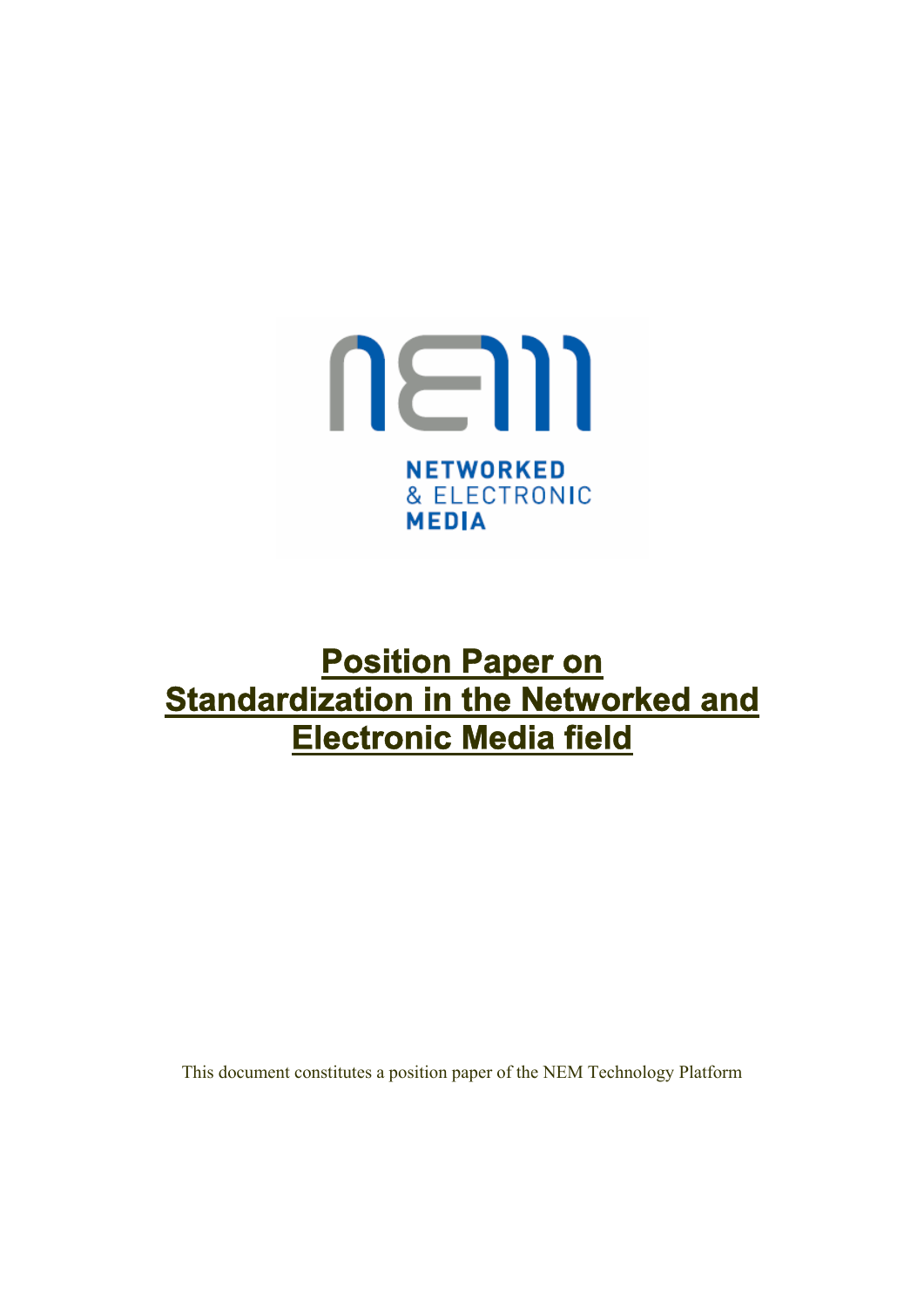# **Content**

| $\mathcal{I}$ .                                                  |                                                                                                                                                                   |  |  |
|------------------------------------------------------------------|-------------------------------------------------------------------------------------------------------------------------------------------------------------------|--|--|
| 2.                                                               |                                                                                                                                                                   |  |  |
| 3.                                                               |                                                                                                                                                                   |  |  |
| 4.                                                               |                                                                                                                                                                   |  |  |
|                                                                  | 4.1.<br>European Commission ICT Standardization Work Programme 10<br>4.2.<br>4.3.<br>4.4.<br>5. Participants on discussions on Standardization in the NEM field15 |  |  |
| To be completed regularly, when further issues of the document15 |                                                                                                                                                                   |  |  |
| 6.                                                               |                                                                                                                                                                   |  |  |
| 7.                                                               | Annex: EU legislation, policies and actions for which ICT                                                                                                         |  |  |
|                                                                  |                                                                                                                                                                   |  |  |
|                                                                  |                                                                                                                                                                   |  |  |
|                                                                  |                                                                                                                                                                   |  |  |
|                                                                  |                                                                                                                                                                   |  |  |
|                                                                  |                                                                                                                                                                   |  |  |
|                                                                  |                                                                                                                                                                   |  |  |
|                                                                  |                                                                                                                                                                   |  |  |
|                                                                  |                                                                                                                                                                   |  |  |
|                                                                  |                                                                                                                                                                   |  |  |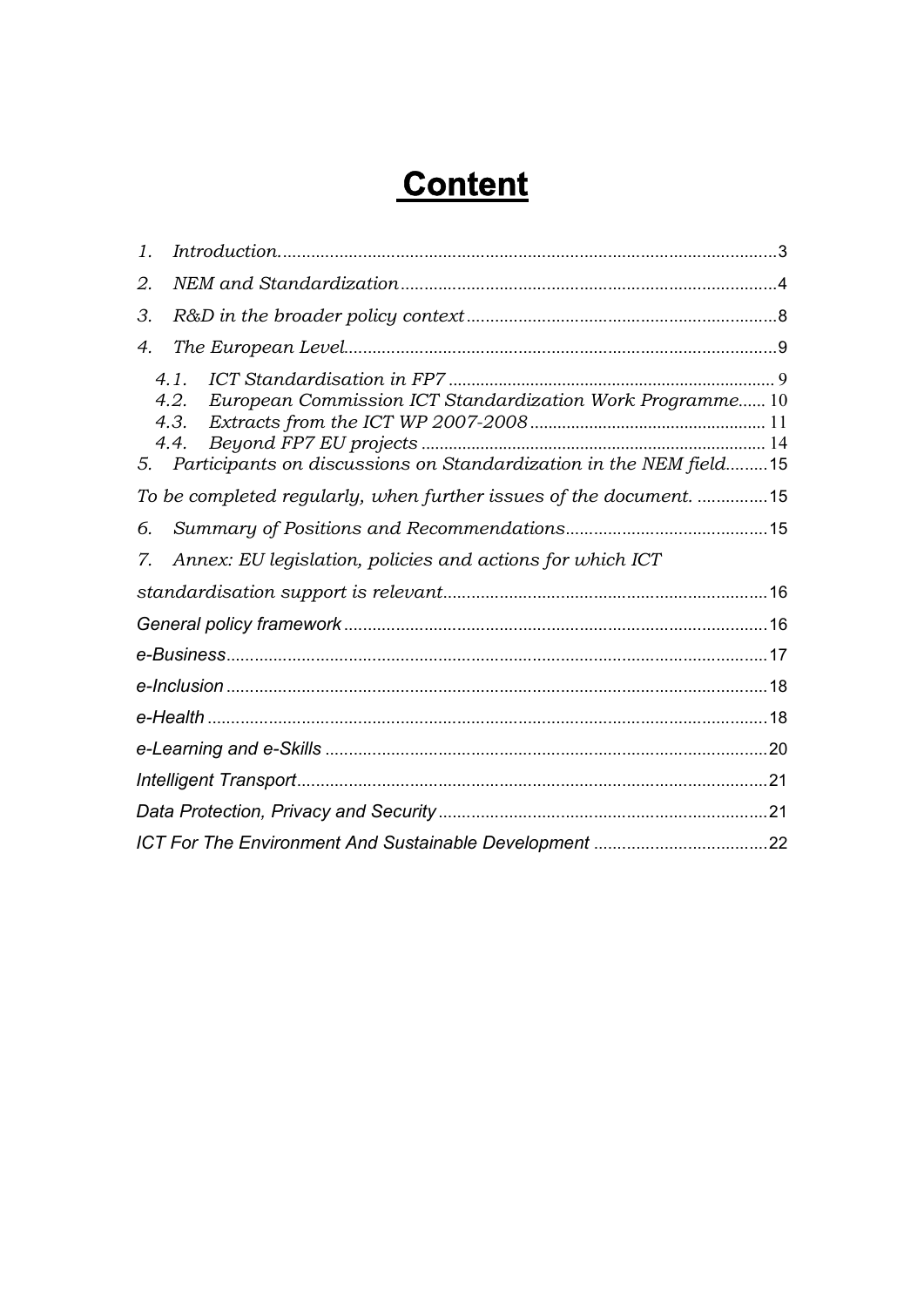# **Position Paper on Standardization in the Networked and Electronic Media field**

# **1. Introduction.**

This document tries to reflect the views of the NEM Community towards the enhancement of the standardization processes on technologies related to NEM.

 Editor: Dr. Julián Seseña, *jsesena@rose.es*, Tel +34 630047191, ROSE Vision, Spain.

This document has been discussed by the NEM Steering Board at its meeting in June 2008 in Berlin. Since them, a call was made to all NEM participants in order to make contributions and define priorities for this kind of activities. The list of interested experts who have participated in the final drafting of the document and expressed interest on the subject is provided here below.

| <b>Contact person</b>    | <b>E-mail</b>                        |
|--------------------------|--------------------------------------|
| Amit Kleinmann           | Amit.kleinmann@amdocs.com            |
| Amalia Ortiz             | aortiz@vicomtech.org                 |
| Artur Serra              | artur.serra@i2cat.net                |
| Begoña Beobide           | bbeobide@vicomtech.es                |
| Skjellaug Bjørn          | Bjorn.Skjellaug@sintef.no            |
| Borka Jerman-Blazic      | borka@e5.ijs.si                      |
| Catherine Hammond        | catherine.hammond@orange-ftgroup.com |
| Chantal Bonardi          | chantal.bonardi@etsi.org             |
| Chris Lipscombe          | chris@ground-zero.co.nz              |
| Christoph Dosch          | Dosch@irt.de                         |
| Elena Ortuno             | Elena. Ortuno@nzte.govt.nz           |
| Enrique Areizaga Sanchez | enrique@robotiker.es                 |
| Francisco Iglesias       | francisco.iglesias@i2cat.net         |
| Franz Kudorfer           | franz.kudorfer@siemens.com           |
| Gaby Lenhart             | Gaby.Lenhart@etsi.org                |
| Ignacio Marín            | ignacio.marin@fundacionctic.org      |
| Igor García Olaizola     | iolaizola@vicomtech.org              |
| James Clarke             | <u>jclarke@tssg.org</u>              |
| Jean Gelissen            | jean.gelissen@philips.com            |
| Jesús Alcober            | <u>iesus.alcober@upc.edu</u>         |
| José Luis Sevillano      | jIs@aie.es                           |
| Adzic Jovanka            | jovanka.adzic@telecomitalia.it       |
| Jorge Posada             | <u>jposada@vicomtech.org</u>         |

# **NEM Standardization position paper distribution List**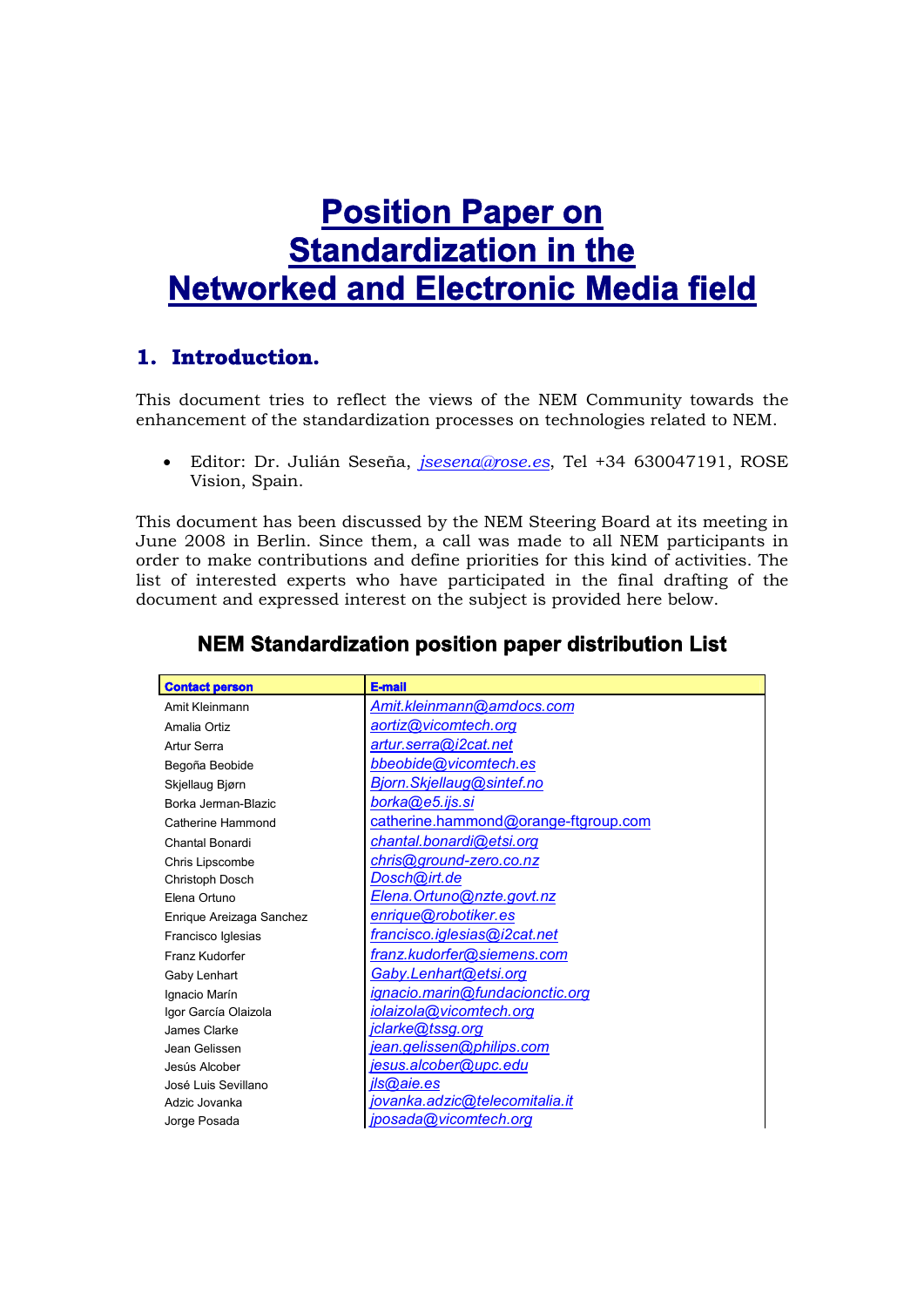Philipp Hoschka *ph@w3.org*

Juha Kaario *juha.kaario@nokia.com* Maddy Janse *maddy.janse@philips.com* Marcello Allegri *Marcello.Allegri@nzte.govt.nz* Margot Dor Margot.Dor@etsi.org Martin G. Curley *martin.g.curley@intel.com* María Teresa Linaza *mtlinaza@vicomtech.es* Antonio Navarro *navarro@av.it.pt* Olivier Carmona *ocarmona@awox.com* Panos Kudumakis *panos.kudumakis@elec.qmul.ac.uk* Pierre-Yves Danet *pierreyves.danet@orange-ftgroup.com* Sebastian Sallent *sallent@entel.upc.edu* Saverio Mascolo *saverio.mascolo@gmail.com* Sophie Jacobs *sophie.jacobs@intel.com* Syed Naqvi *syed.naqvi@cetic.be* Thorsten Herfet *thorsten.herfet@intel.com* Xavier Miguelez *Xavier.Miguelez@i2cat.net* Leo Koolen Leo.koolen@ec.europa.eu Julián Seseña *jsesena@rose.es* Sara Muñoz *sarmuca@rose.es* Susana Hernández *susana.hernandez@rose.es*

# **2. NEM and Standardization**

The NEM Initiative aims at building a sustainable European leadership in content production and networking technologies. Its objective is to promote a consistent European approach to the convergence of media and telecommunication which will be the heart of the Future Media Internet. The NEM European Technology Platform is an industry-led initiative which aims at fostering the convergence between the audiovisual and the telecom technologies.

The NEM constituency includes all organisations working in the area, among which content providers, broadcasters, network equipment manufacturers, networks and service providers, academia, standardisation bodies and government institutions. Those actors share a common Vision and produce a Strategic Research Agenda, as well as position papers in order to accelerate the development of the new sector in a harmonised and fruitful way, and place European industry at the forefront of the information era. One important area of the NEM efforts addresses the Standardization of NEM technologies and NEM related services and applications.

The NEM Vision sets the NEM research priorities for the coming years –short and midterm- They concern research on:

 $\Rightarrow$  Digital Content – Design of rich media content by professionals and nonprofessionals supported by open and standardised tools for content creation, storage, representation, and indexing ensuring interoperability of various content formats, including efficient search and selection engines, and creation of new innovative media applications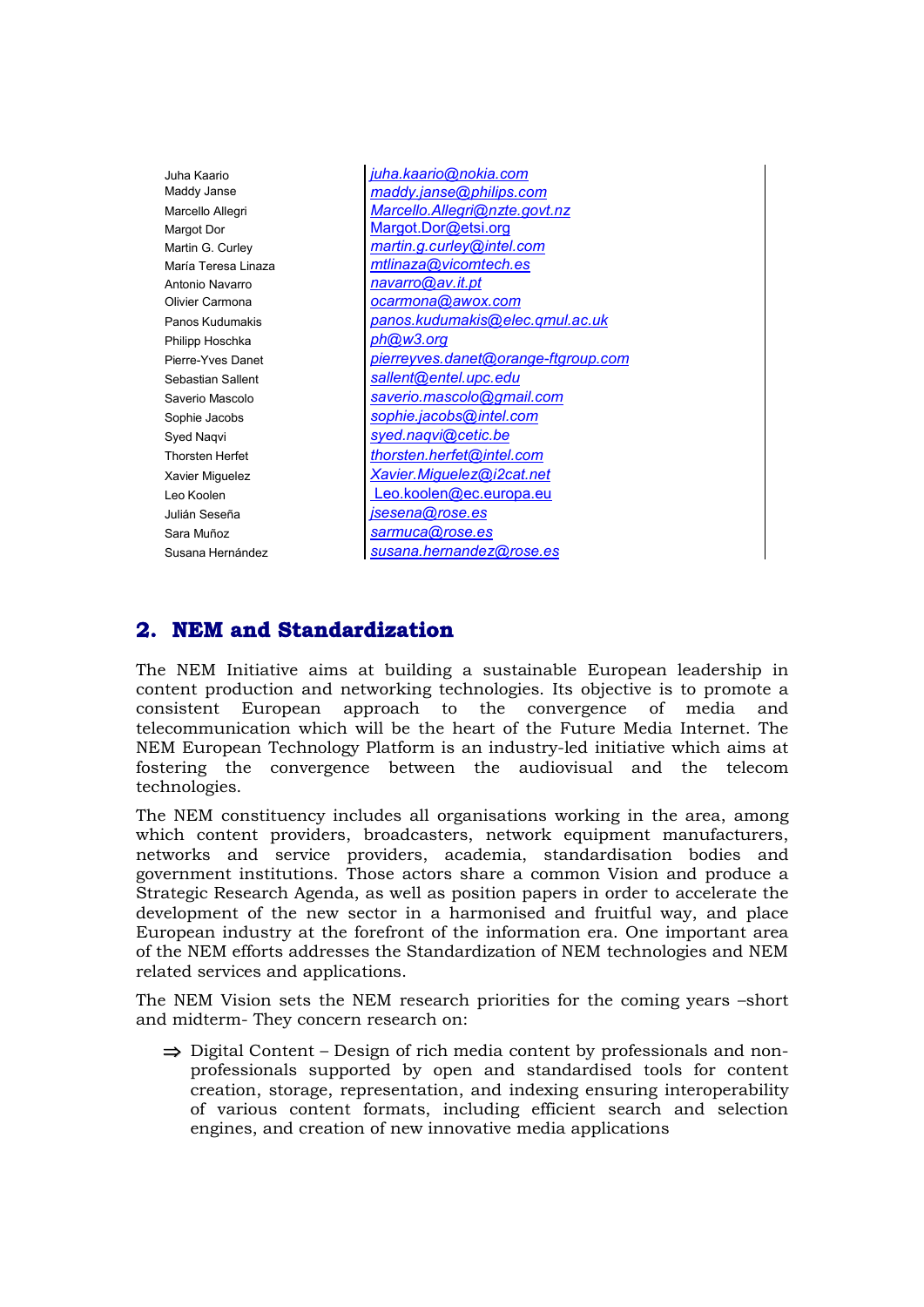- $\Rightarrow$  Distributed Media Applications Realisation of integrated multi-content communications, integration of classical and new media applications, and creation or adaptation of content dedicated to specific user groups, supported by novel open software and tools for integration of multimedia communications applications
- $\Rightarrow$  Future Media Delivery Networks and Network Services Establishment of autonomous networking and communications architectures, multidimensional network interoperability, universal and seamless service provisioning, Quality of Service and Quality of Experience in future service aware networks for media transport
- $\Rightarrow$  New User Devices and Terminals Integrated, scalable, and modular multimedia devices and gateways for home, portable and mobile devices with auto-configuration and auto-maintenance features and application programming interfaces for new media applications
- $\Rightarrow$  NEM Enabling Technologies Development of full set of necessary horizontal enabling technologies, ensuring realisation and implementation of NEM research objectives

The NEM would like to be instrumental to push, and when feasible, coordinate standardization efforts with the most relevant standards group to NEM:

 $\Rightarrow$  ITU:

Besides the classical broadcast or CE-related standardisation bodies (DVB, CEA, ATIS) the awareness of this important change in the media world has led the ITU to establish the IPTV Focus Group.

While this has already been mentioned in the last report the visibility of the ITU-T IPTV FG has increased significantly. An important measure is that lots of confidential documents (ATIS IIF, Broadband Forum and also DVB documents) have been input to ITU and therewith now are in the public domain. In addition to the IPTV work, ITU SG4 (satellite services) and SG6 (terrestrial services), are crucial for standardization of NEM related technologies

#### $\Rightarrow$  CENELEC:

The CENELEC TC 206 committee is taking care of "Consumer equipment for entertainment and information and related sub-systems"

Most of work items are related to NEM activities. Among them, it can be mentioned:

- Equipment interfaces for set top boxes in the digital television domain
- Common interface specification for conditional access and other decoder applications
- Satellite channel router to control outdoor units in the receiving television systems with single dwelling and multiple dwelling units

 $\Rightarrow$  ETSI: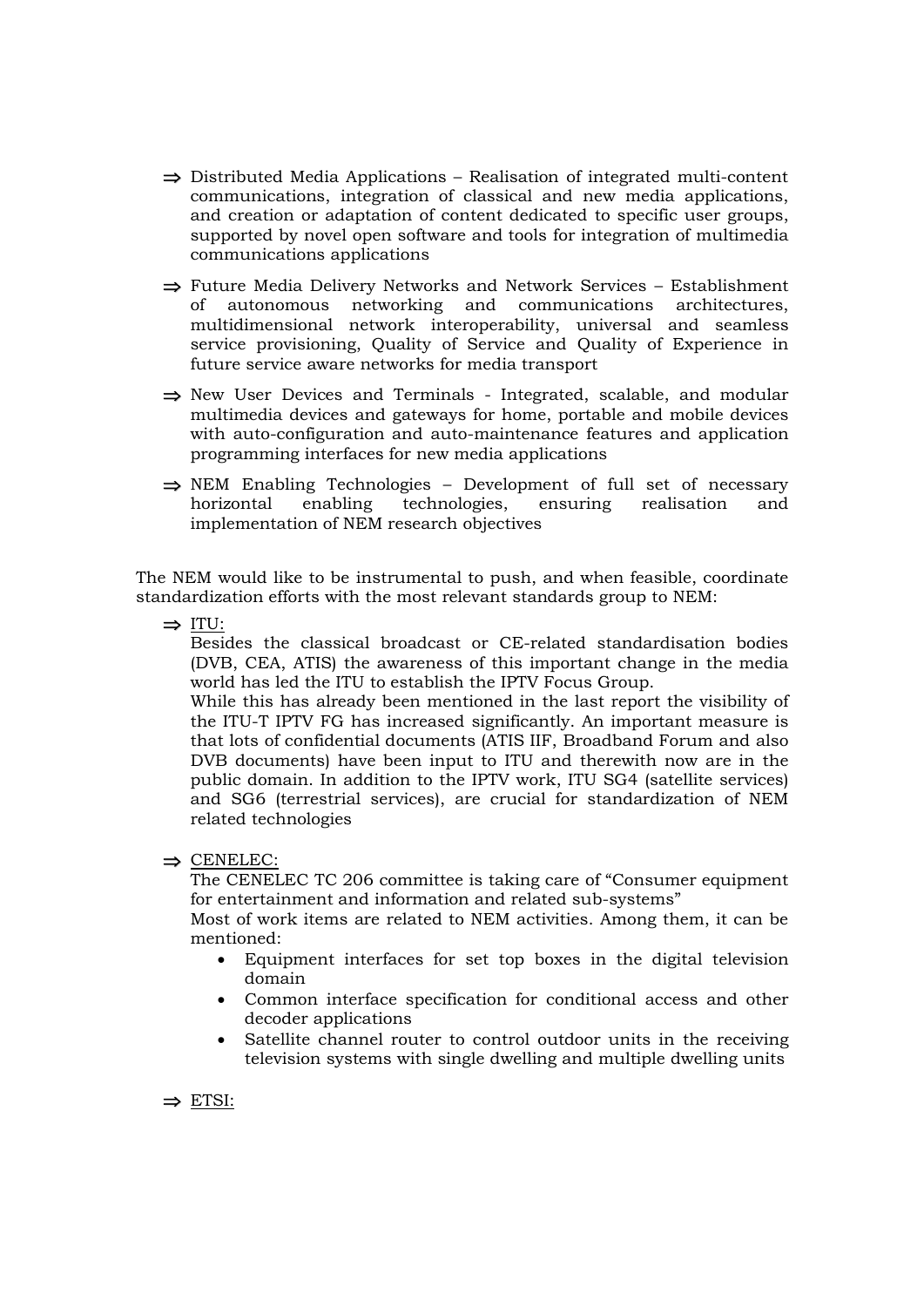Being the body that standardised the successful GSM standard, and being one of the three Standard Development Organisation (SDO's) that are officially recognised by the European Commission, ETSI is well known ICT-related standards body in Europe. It was established in 1988. At that moment, the standardisation of GSM was in fact already well on its way within CEPT, the European body of telecommunications administrations, but it was regarded desirable to take the GSM development out of CEPT and bring it into a new-to-be-established body. Nowadays, ETSI has approximately 700 ETSI member organisations,

from some 60 countries world-wide. The institute focuses on *Information and Communications Technologies (ICT), including fixed, mobile, radio, converged, broadcast and internet technologies*.

Recently, ETSI has called for a new Technical Committe on Media Content Delivery, which is launching activities.

 $\Rightarrow$  DVB:

DVB has produced several specifications relevant to the NEM field of work: The DVB-SH, a hybrid satellite and terrestrial system working in the sub-3GHz frequency domain, enables reception of media related services also in areas that are not (yet) covered terrestrially. During the year, active participation has been made at the finalization of the new standard DVB-SH, which has the potential to extend the mobile television services to any corner in the European geography, by using hybrid interconnection between satellite and terrestrial.

DVB-S2 has established itself as the de facto standard for HD satellite transmission. Nearly all satellite HD programmes use H.264 video coding and rely on DVB-S2 transmission to keep the relative bandwidth requirements (portion of a 27 or 30MHz satellite transponder) about the same as for MPEG-2/ DVB-S-based SD transmission. Using those technologies implies the same costs for an HD channel as compared to an SD channel using older technology (which it has to do due to the installed receiver base).

DVB-IPI specifies the DVB-IPTV. The Handbook 1.3 ad the HN Guidelines have been published during the course of this reporting period. They include several extensions to the available specifications and they suite as the connection to other international organisations like the ITU and the DLNA.

 $\Rightarrow$  UPnP/ DLNA:

Also in the UPnP and DLNA arena lots of news have happened recently: DLNA has published its Expanded Guidelines in January 2007. Besides QoS (based on UPnP QoS) it includes link protection guidelines and therewith allows local distribution of premium content.

UPnP hast started work on QoS 3.0 which for the first time will include the users' preferences into the policy enforcement. This is highly relevant to the NEM domain.

 $\Rightarrow$  OMA: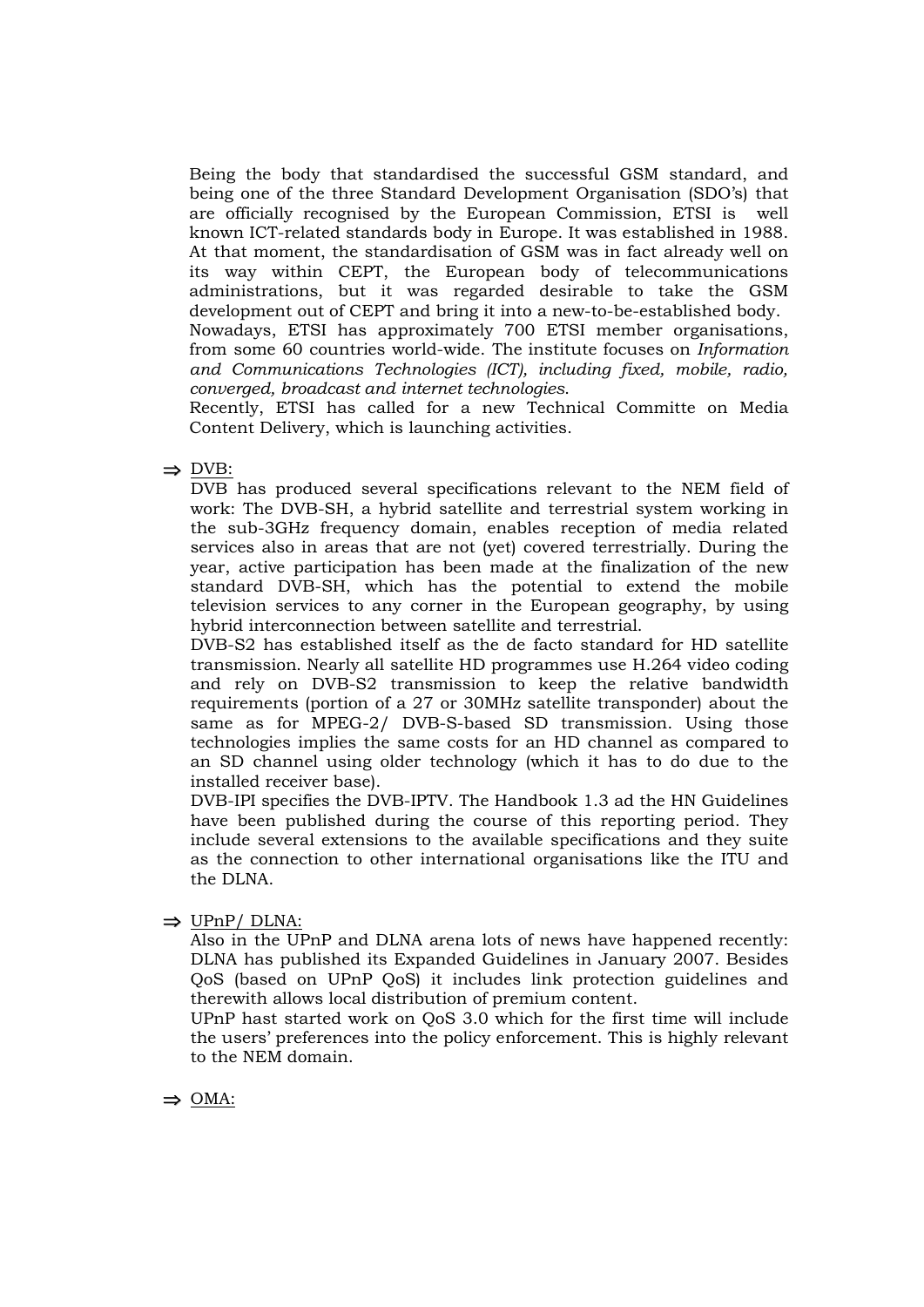OMA (Open Mobile Alliance): international organization, developing open, market driven interoperable specifications. The OMA focus is on services enablers, to offer functionalities to the application level for building the services to the end-users. TI involvement in almost all the OMA working group aimed to the standardization of several enablers, like Broadcast services, Digital Rights Management, Content Delivery, Rich Media Environment and many others.

#### $\Rightarrow$  MPEG:

ISO-IEC Moving Picture Experts Group (MPEG): Standardization of digital content representation dedicated to rich-media interactive and streamable services. NEMi and NEM/TP members are involved in MPEG-4, MPEG-7, MPEG-21 standardization area.

#### $\Rightarrow$  Open IPTV Forum:

The OIPF is a pan-industry initiative with the purpose of producing end to end specifications for IPTV, to take the next generation of IPTV into the mass market. The basis for this activity are the existing and emerging technologies and specifications from a number of other SDOs and interest groups. After publications, the OIPF specifications can be submitted to one or more relevant standard-setting organizations for acceptance as an IPTV Standard. At present the Forum has published an end-to-end Functional Architecture and seven volumes of technical specifications, covering: Protocols, Content Metadata, Media formats, Execution Environments and Content and Service Protection.

The specified technologies, together with the profiles that will be delivered in spring 2009, will allow the industry to deploy IPTV networks and devices that interoperate, both for basic and advanced services.

The Forum has started to work on Release 2 Specifications, which will extend the functionalities of Release 1: integration between fixed and mobile networks, extended functionalities for parental control and support for enhanced EPG including local contents are just a few examples of the planned extensions.

 $\Rightarrow$  IEEE:

Originally called the Institute of Electrical and Electronics Engineers, the organization broadened its activities in such a way that it no longer uses this name but kept its initials. IEEE's Constitution defines the purposes of the organization as "scientific and educational, directed toward the advancement of the theory and practice of electrical, electronics, communications and computer engineering, as well as computer science, the allied branches of engineering and the related arts and sciences".

Standards-making in IEEE takes place in the so-called IEEE Standards Association (IEEE-SA). In the ICT field, the following standards are most probably the best known ones:

- the IEEE 802.3 Ethernet standard:
- the IEEE 802.11 Wireless Networking standards (popularly known as WiFi)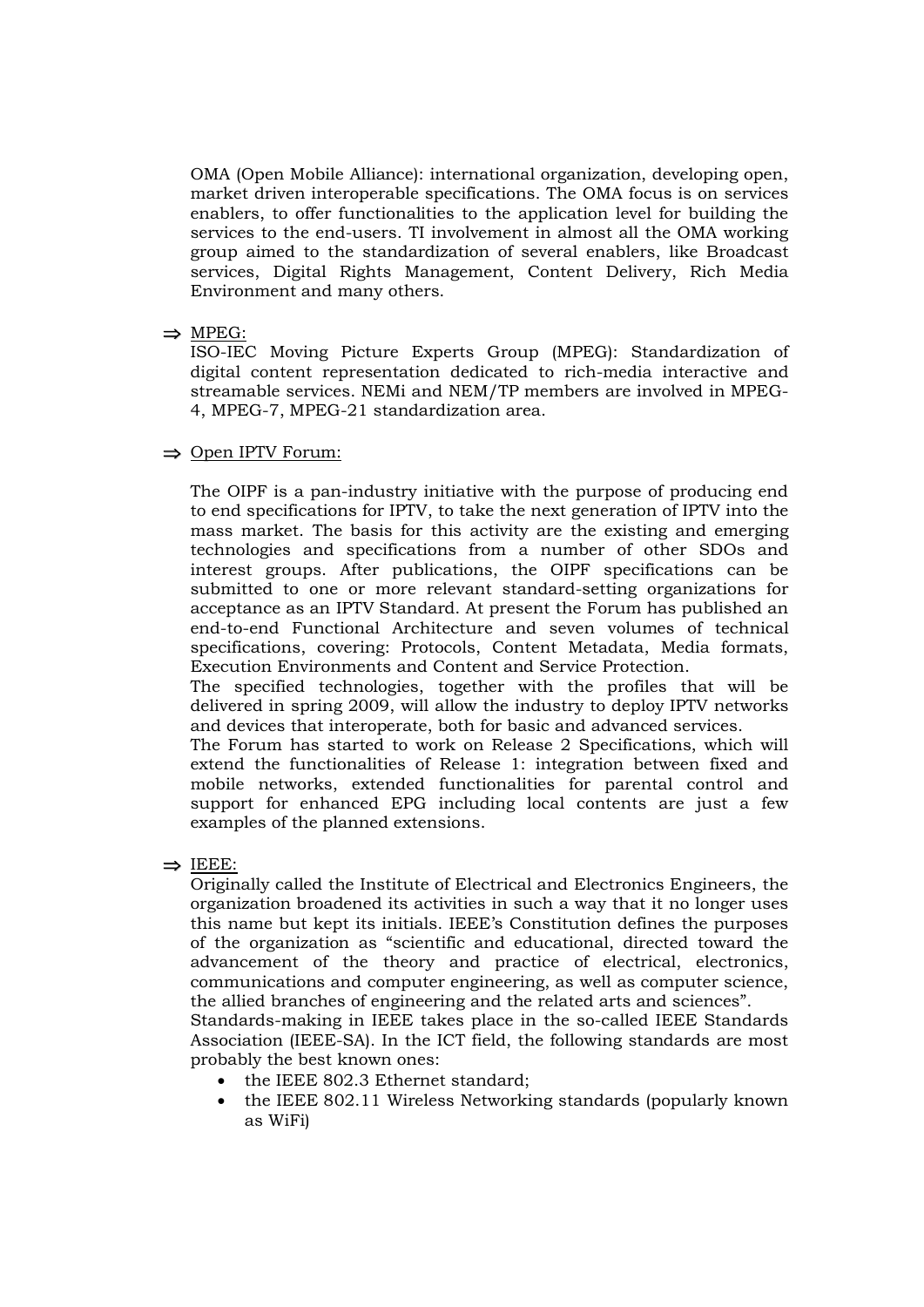- the IEEE 1394 "Firewire" standard
- the IEEE 802.15.1 "Bluetooth standard"

Interesting recent standardization efforts include:

- IEEE 802.16 "WiMax" wireless networking standard
- IEEE 802.15.4 "ZigBee" standard for low-distance, low-power communications.

#### $\Rightarrow$  IETF:

The internet Engineering Task Force develops and promotes Internet standards, in particular the TCP/IP protocol suit. Initially governmentfunded researches joined its activities, but in 1991 doors were open to any interested party. The TCP/IP protocol is possibly one of the most used and most successful protocols in the world, and is also the basic building blocks for many other system standards, such as 3GPP.

Involvement and contribution to the IETF processes is on individual basis. There is no such thing as a formal membership or membership environment. People become active in IETF by participating in discussions on mailing lists, contributing drafts on technology, or simply showing up at meetings.. There is no formal voting mechanism: IETF uses the principle of "rough consensus". IETF's current shape and practices are, for a large part, the result of the rather specific culture and attitude of the individuals that were involved in the early development of the internet.

Open standards should be developed to allow the easiest market access (market base and customer acceptance).

The standardisation and regulation landscape for network electronic media comprises the whole value network including content generation, content protection, content distribution and content rendering (incl. storage).

# **3. R&D in the broader policy context**

The relation between R&D and standardisation need to be taken account in the broader European policy context. One of the 3 pillars of i2010 focuses on innovation and investment in ICT research. This priority of i2010 focuses on the EU's research and development instruments and sets priorities for cooperation with the private sector to promote innovation and technological leadership.

*Actions implemented under this priority aim to* strengthen European innovation and research in ICT through instruments such as the Seventh Research Framework Programme (FP7), the European Technology Platforms and Joint Technology Initiatives (JTIs). Other actions in this area aim to promote the take up of ICT by EU citizens, businesses and administrations, notably through projects supported by the ICT Policy Support Programme.

The objective of ICT research under the EU's Seventh Framework Programme (FP7) is to improve the competitiveness of European industry as well as to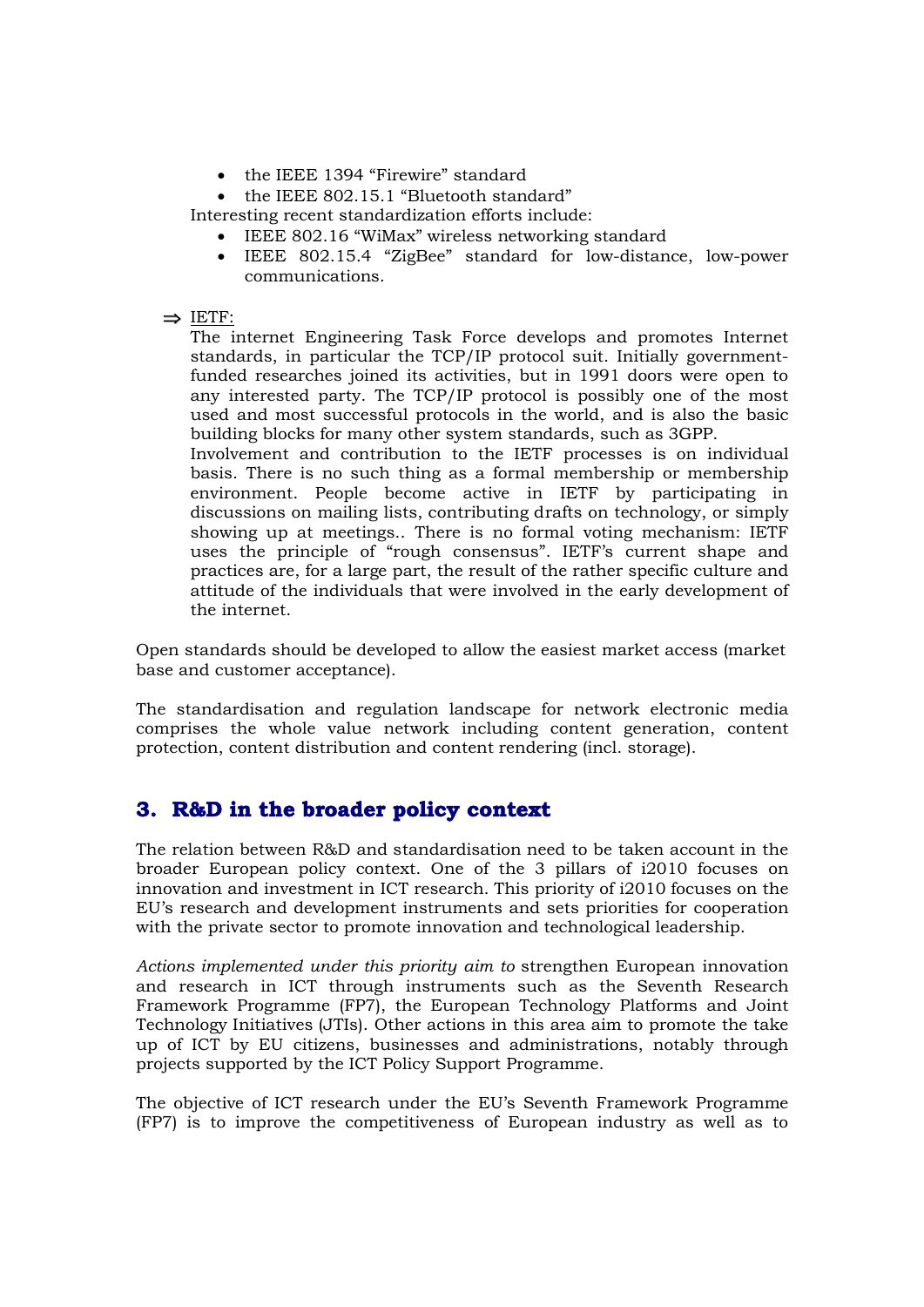enable Europe to master and shape the future developments of these technologies so that the demands of its society and economy are met.

A more effective and responsive EU standardisation policy, integrating standard-setting fora and consortia, as recommended by recent studies made by the European Commission, would not only benefit the EU ICT industry, but also industry at large, the public sector, and public authorities. Public and private stakeholders, grouped around the NEM Technology Platform, reaffirmed the important role of R&D, innovation and standardisation.

## **4. The European Level**

#### 4.1. ICT Standardisation in FP7

In FP7, the **Cooperation specific programme**, the main source for funding R&D project, include pre-normative and co-normative research relevant to improving interoperability and the quality of standards and their implementation. In this context, platforms that bring together stakeholders with the research community to consider strategic research agendas relevant to other policy areas may play a role. The dissemination and transfer of knowledge is a key added-value of European research, dissemination towards standard defining organisation is an integral task of the programme.

The programme rules governing the **dissemination of research results** ensure that, where appropriate, the participants protect the intellectual property generated in actions, use and disseminate those results. Detailed provisions regarding dissemination and use of project results are generally covered by the consortium agreement in order to leave to the participants the choice on how to better exploit research results according to their business strategies.

In **FP7 contracts** standardisation activities can be considered within collaborative research, in which case costs related to standardisation activities can be reimbursed up to 100%, both in STREPs (strategic research projects) and IPs (large scale integrated projects). They can also take place subsequently, in which case they must be part of the dissemination and use plan produced at the end of the project, although with the risk that the powerful Consortium position to input Standardization is disbanded and non coordinated once the project ends.

Indeed, the potential impact through the development, dissemination and use of project results, (which includes standardisation when appropriate), is one of the 4 **evaluation criteria** for project proposals.

During the process of elaboration of the **multi annual work programmes** the research community, industry and member states are participating intensively in the consultations organised by the Commission. This provides an effective mechanism to arbitrate between the various needs (including standardisation)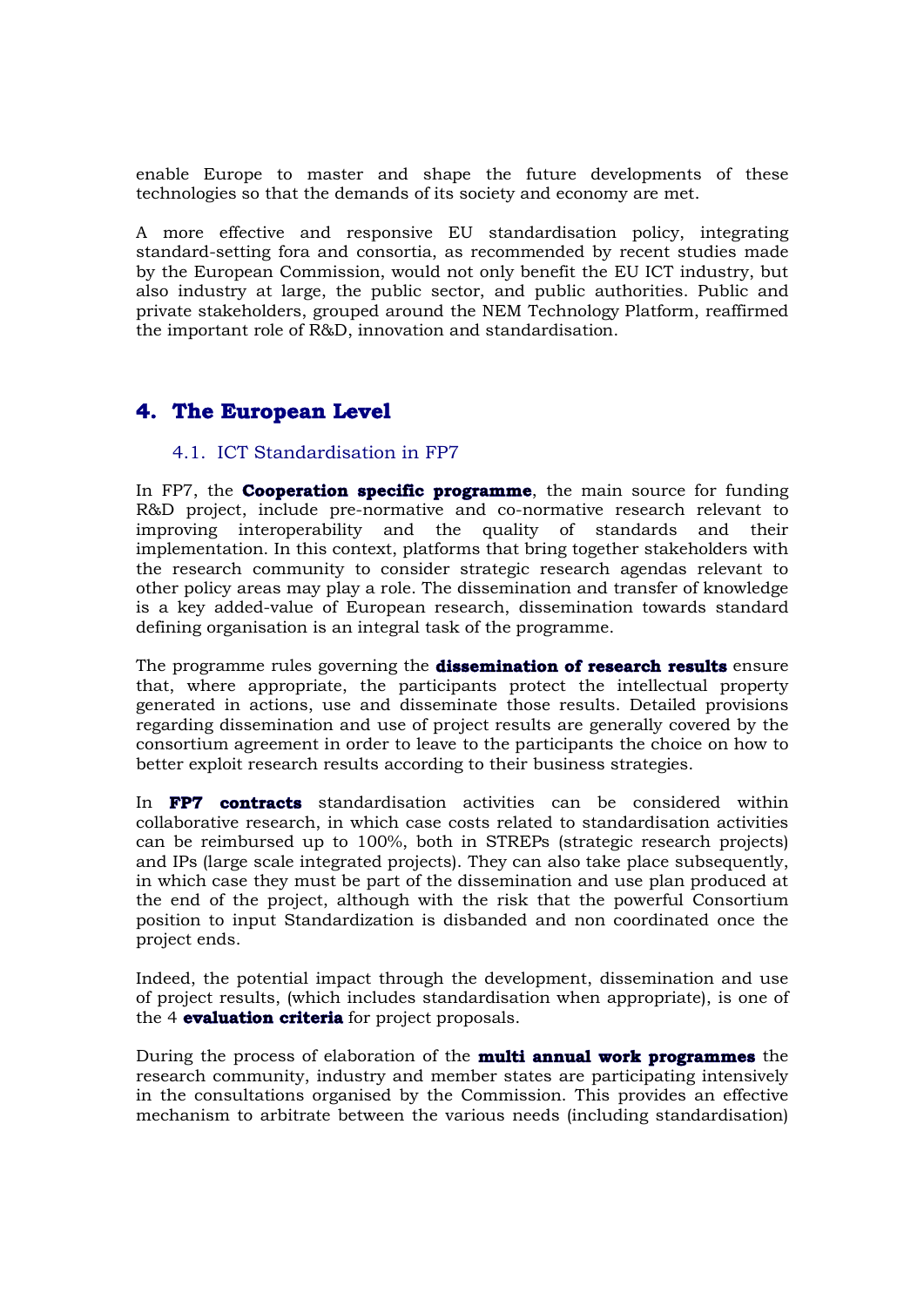in defining the priorities for the programme. Within the ICT 2007-2008 R&D work programme standardisation is part of many of the objectives. Whenever opportunities for standardisation should be exploited, specific measures, specific topics or objectives for standardisation are mentioned. As illustrated below the option chosen do vary according to the particular context of the strategic objectives. This diversity reflects the optimal choices for the sector concerned.

*- Global standards for a new generation of ubiquitous and extremely high capacity network and service infrastructures.*

*- Opportunities for standardisation should be exploited.*

*- Coordination and support actions for standardisation/for international standardisation and interoperability initiatives.*

*- Open tool frameworks facilitating new entrants and the integration of the tool chain including associated standardisation*

*- Support may also be provided to industry-driven initiatives for sharing software source code and for standardisation activities in the broader embedded systems domain.*

*- Global consensus towards standards*

*- Common pan-European architecture, standards*

*- systems and services for independent living, smart workplaces and mobility.*

*- Contribution to standards setting, and strategic international cooperation with US and Japan*

*- Interoperability roadmaps should be elaborated when developing competitive standards*

#### 4.2. European Commission ICT Standardization Work Programme

The legal basis for European standardisation, including the ICT domain, is *Directive 98/34/EC*. One of its main elements is constituted by the formal recognition of three European Standards Organisations (ESOs), CEN, CENELEC and ETSI, active in various degrees in the ICT domain. This recognition entails financial support at the European level. Standards resulting from an open consensus building process and published by recognised standardisation bodies are by nature voluntary and non binding documents.

ICT standardisation is part of the general standardisation activities, and contributes to policy objectives to improve the competitiveness of European industry, as specified in the Lisbon strategy. With the input of the study on ICT standardisation policy of 27 July 2007 the open event of 12 February 2008 set the framework of the revision of the ICT standardisation policy framework.

The 2007 ICT Standardisation Work Programme was launched at the beginning of the last year. It complemented the *Action Plan for European Standardisation* 2007-2009 published by DG Enterprise and Industry in April 2006 dealing in more detail with ICT matters. Its aim was to consolidate the achievements of the 2006 ICT Standardisation Work Programme and to further promote the use of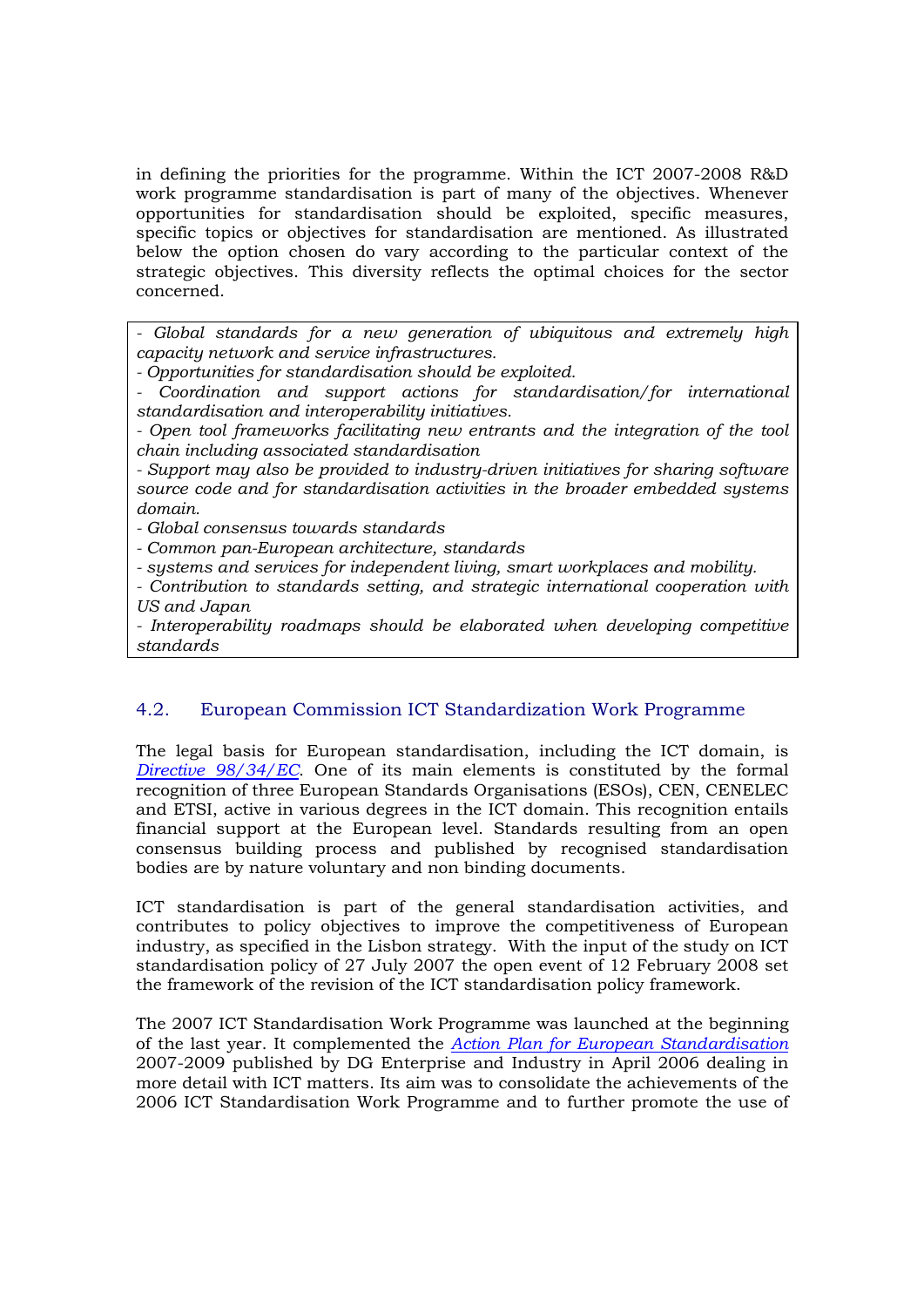standards in support of all related EU policies and legislation as set out in the Communication *COM(2004) 674*.

#### 4.3. Extracts from the ICT WP 2007-2008

FP7 provides a good opportunity for financial support of standardisation activities provided they fit within the strategic objectives of a collaborative project (STREP for targeted actions or IP for more ambitious and strategic activities). It remains up to the consortia to integrate such actions within the scope of their project proposals and budget, or to leave standardisation to individual participants, or to propose another organisation for standardisation (e.g. in a cross programme coordinated manner in some sectors). However, experiences of exploiting R&D results and standardization have demonstrated a gap which is making more inefficient the optimum exploitation of the R&D results. The problem is more acute when voluntary R&D projects achieve results suitable to become inputs to Standardization bodies, but when the project is ready to make relevant input to Standardization (this usually happen at the end of project life), the consortium is disbanded, thus making more difficult the continuation of the support activities to the standardization process.

The following figure depicts a typical timing of a European R&D project. Work packages naming are provided just for illustrative purposes. The activities of the project related to Standardization are usually lightly touched during the whole duration of the project, with some inefficiency, as the project has not achieved relevant results till the end of the project life. In this way, the project waste resources inefficiently connecting with Standard bodies at early stages of its research work plan and simultaneously, the project is not exploiting its results in the Standardization world because when available, the project would usually end.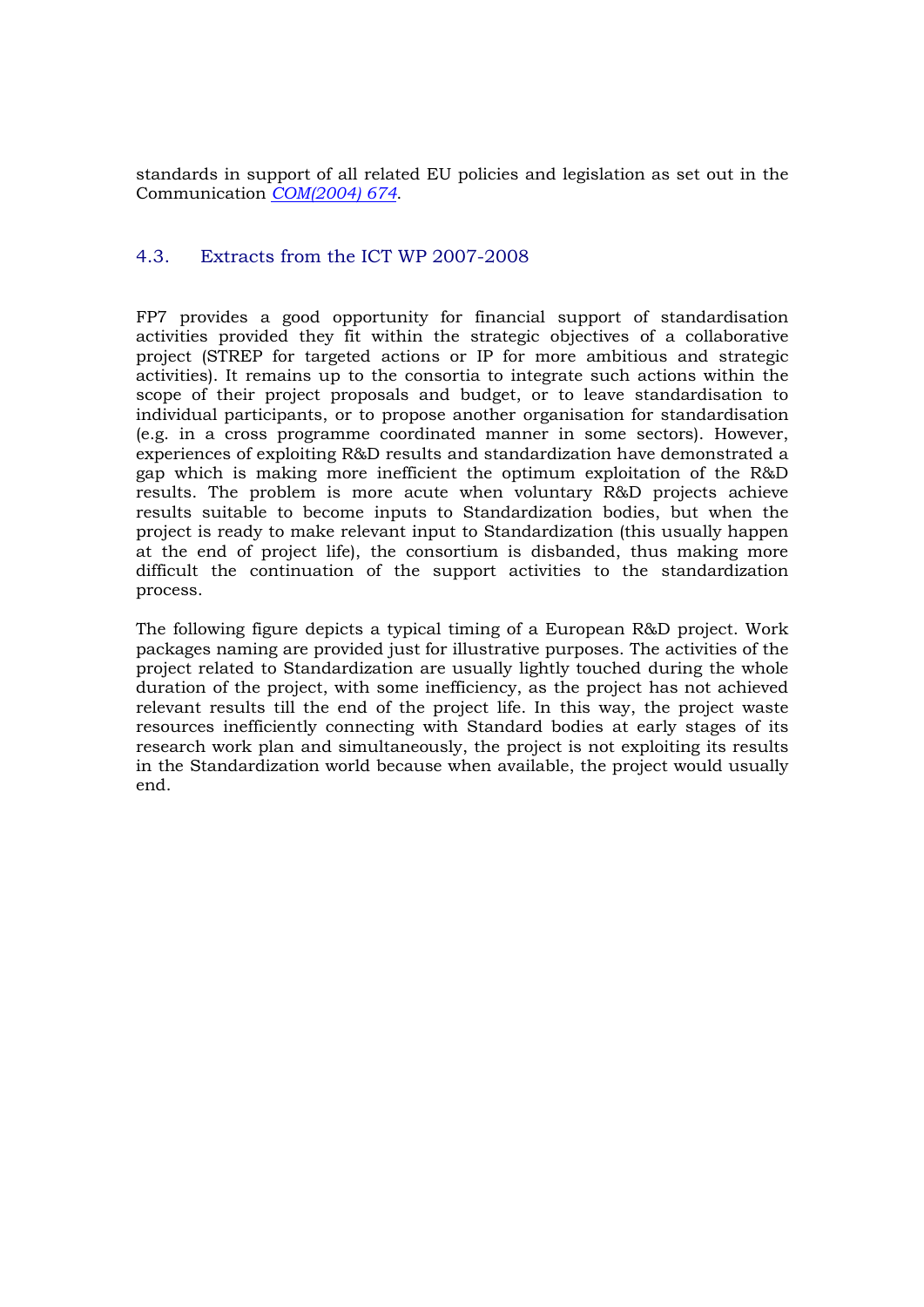### Current typical timing R&D project and its Standardization activities



The outcome of the above situation is that many R&D projects, which voluntary have decided to produce substantial outputs suitable to be input to standardization bodies, and for which activities they have got funds from public sources (FP7, Eureka, National R&D programmes), become frustrated as the consortium is disbanded at the just time they have got relevant results (usually the end of the project lifetime). Efforts continue to conduct standardization activities beyond the life of the Consortium but these efforts are less efficient because of pragmatic, legal, administrative or technical reasons, as the Consortium is not longer motivated to further cooperate beyond the project end and can not continue making use of the funds available because the project has ended beyond its lifetime.

In order to solve the above gap which represents a major inefficiency and easting of available funds, projects should found more flexibility on the legal terms and administrative aspects of their contractual relationship with the authority managing the R&D programme. In the case for example of FP7 programme, when a project foresees the achievement of results potentially suitable for producing inputs to standardization bodies, the contract should foresee that some activities could be conducted after the project formally ends but assuming that funds will continue to be applicable during this extended period. The benefit of this approach is to avoid the current rejection of the whole Consortium to extend the life of the project for all partners (with the associated financial consequences, legal, administrative issues) thus not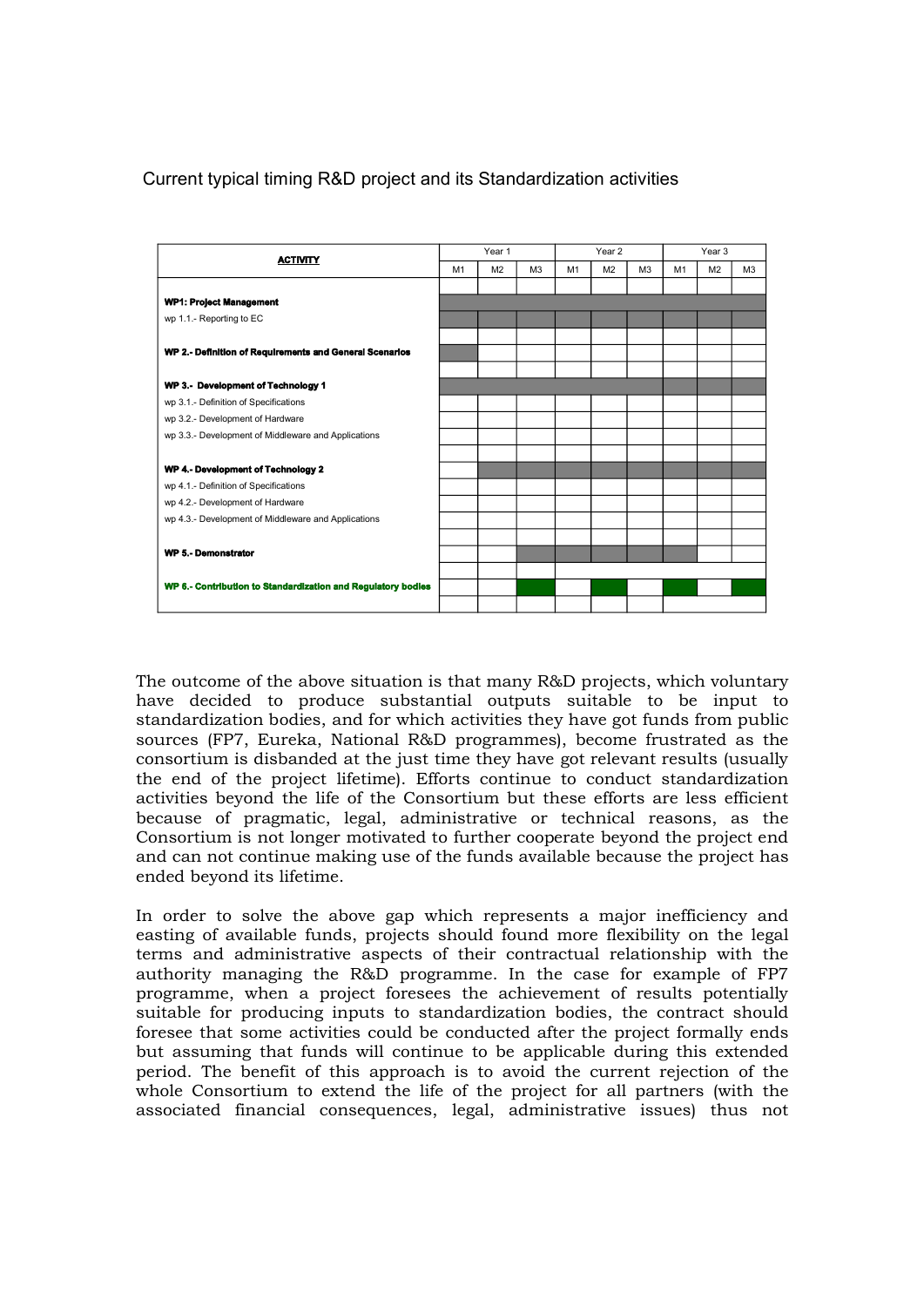facilitating the continuation of activities from some partners in the standardization domain under the framework of the project.

The proposed process would allow the project to formally end at its expected lifetime end, thus closing the regular legal, administrative, financial actions required to be completed by the project. But simultaneously, few activities would be allowed to continue after the project ends, thus ensuring the cooperation of few partners related to these activities and, even more, providing endorsement to the funding of these extended activities which are not necessarily spent during the regular lifetime of the project, but exactly when the efforts are really done (usually 1 to 2 years after the project end, when the project is capable to submit and exploit its results to Standardization bodies).

With respect to the legal framework of the R&D funding programmes, this proposed extension should not represent any reduction of liabilities of the partners being funded by public funds, as the typical contracts foresee the capability of the funding Organizations to conduct any review during a period of 5 years after the project end. This means that any irregular use, or not use at all, of the funds foreseen for the extended period by the partners concerned (clearly identified) will have the same guarantees of review and audit as any other activity concluded within the regular lifetime of the project. In addition, when necessary, extra small focused review of the project could be organized at the end of year 5 for this specific extended activity affecting only to the partners involved.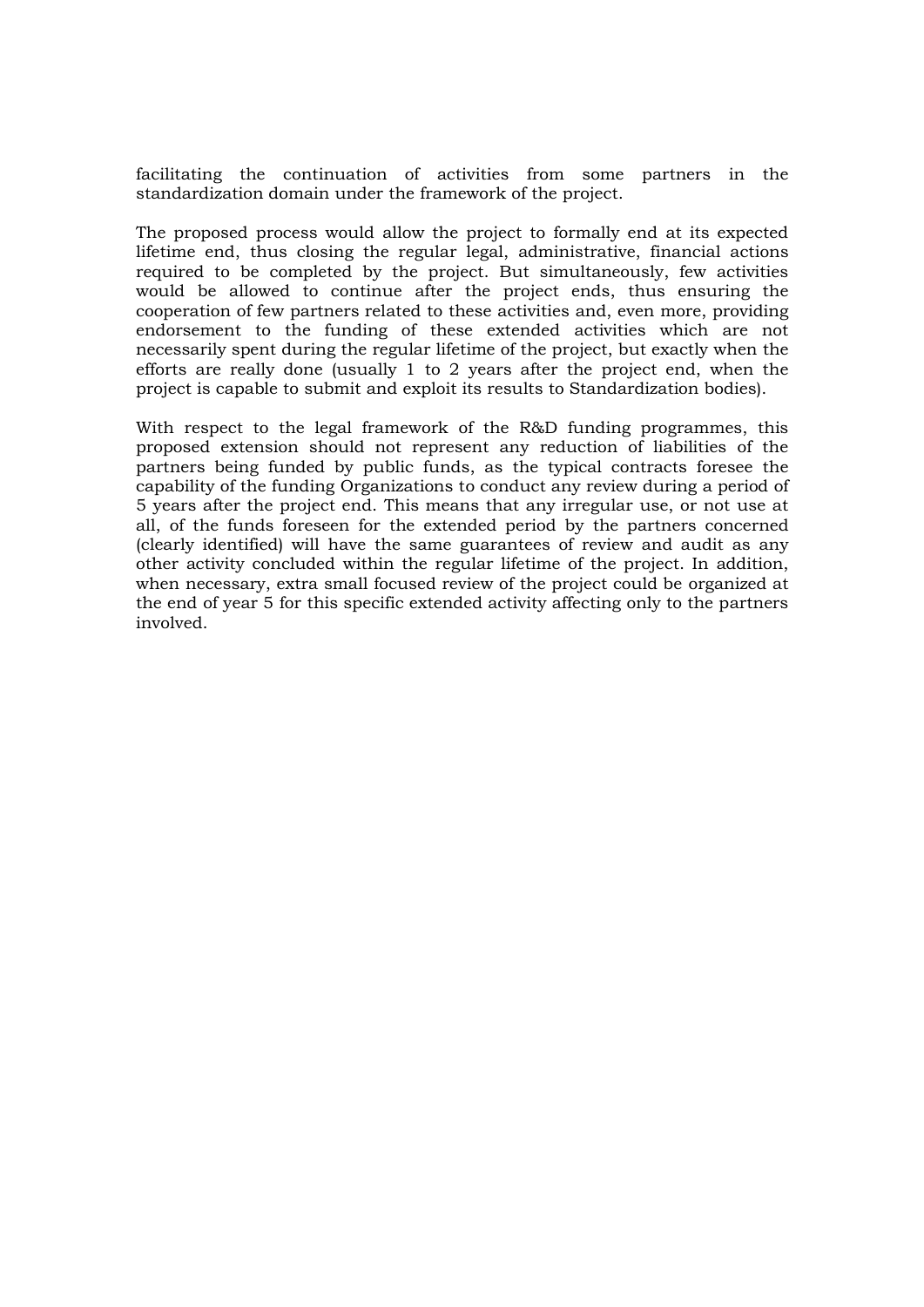

# Proposed timing interfacing R&D and Standardization

### 4.4. Beyond FP7 EU projects

The time span of a typical EU research project is typically between 3 and 5 years which in many cases only partially overlaps the timescale of standardisation actions related to related R&D results. Several initiatives can also prove to be useful for bridging the gap between EU funded R&D projects and standardisation:

**European Technology Platforms (ETPs)** provide a framework for stakeholders, led by industry, to define research and development priorities, timeframes and action plans on a number of strategically important issues. They play a key role in ensuring an adequate focus of research funding on areas with a high degree of industrial relevance, by covering the whole economic value chain and by mobilising public authorities at national and regional levels. The Strategic Research Agendas defined by those platforms have in some cases identified standardisation as one of their priorities, and in other cases are considering this aspect for up coming revisions of the SRAs. By providing access to a broader base of R&D stakeholders they could prove to be effective interlocutors. Some Technology Platforms are launching specialized groups dealing with international cooperation having the development of Standards at worldwide level as a priority goal.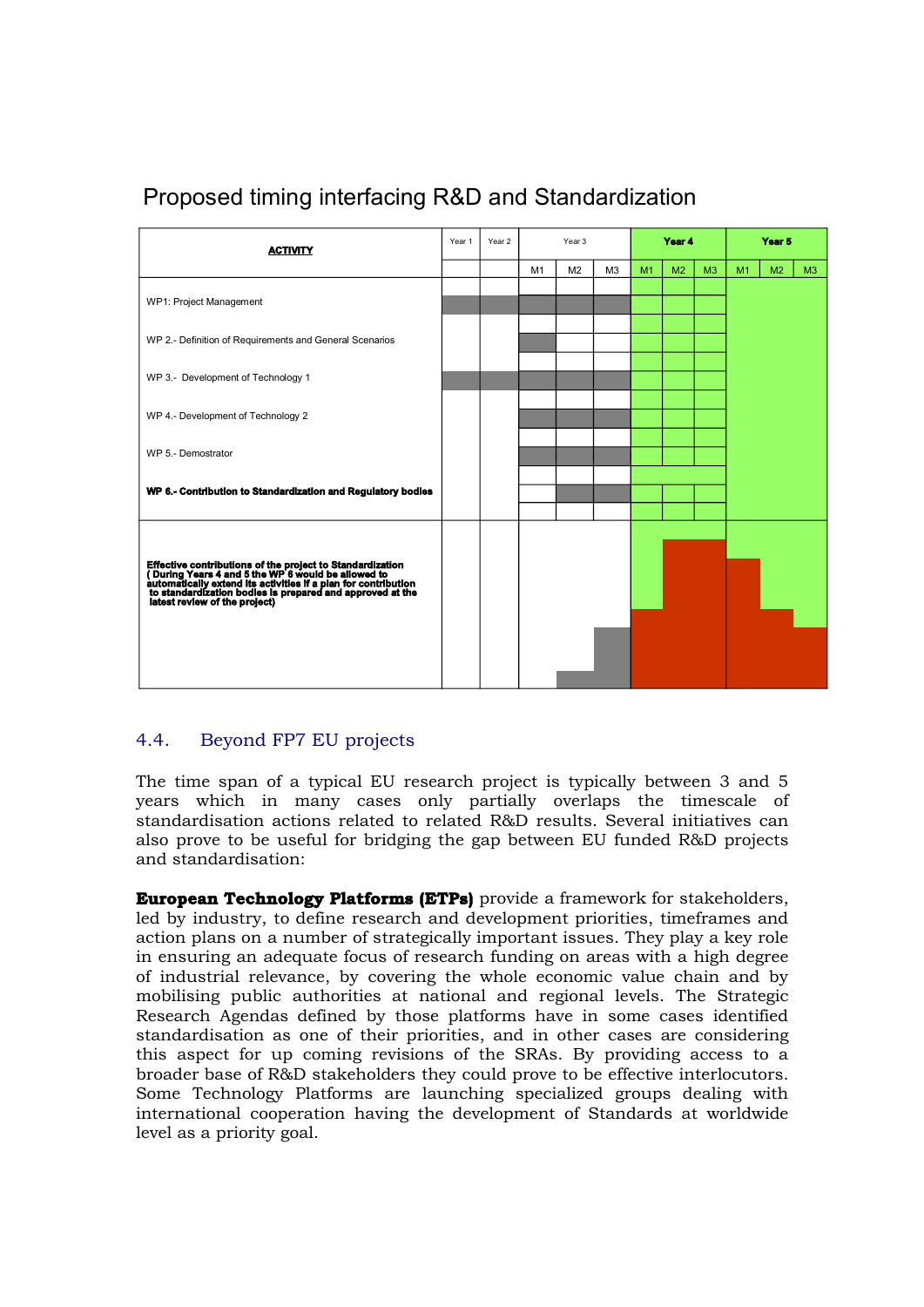**Joint Technology Initiatives (JTIs)** are public-private partnerships set up at European level to address strategic areas where research and innovation are essential to European competitiveness. A novel element of the Seventh Framework Programme for Research, Technological Development and Demonstration Activities, JTIs support large-scale multinational research activities. They bring together private and public partners to define common objectives of wide societal relevance and to combine funding and knowledge in order to fulfil these objectives. The first JTIs launched will start operating in 2008, and might be an efficient tool for linking research to standardisations activities.

**Lead Market Initiatives** are yet another instrument that might strengthen links between ICT research and standardisation. For example standardisation is expected to be a major concern in the **eHealth LM** initiative as a mean to effectively overcome the interoperability barriers. Furthermore such initiatives go beyond R&D and include other measures such as the provision of clarification and guidance for applying the legal framework, networking of public procurers, as well as information of users, doctors, health managers and public authorities on eHealth benefits.

Beyond such initiatives where standardisation and research have a clear role, in might be necessary in the longer term to consider other programmes such as the **Competitiveness and Innovation Framework Programme (CIP).** The launch large scale pilots as currently envisaged in the ICT PSP operational programme may provide effective support to further link research and standardisation (in particular through the promotion of ICT standards).

Finally the research efforts supported by the European Union represent only a small percentage of the total effort in a given domain. In Europe the overall R&D effort is also involving many more actors than those participating in EU project consortia. It is necessary to consider the broader European research picture. An interesting example is the recent partnership signed up between ETSI and ERCIM to better consider standardization early in the R&D cycle. The generalisation and promotion of such initiatives may provide very effective means to reinforce le link between research and standardisation, spanning across all possible levels (corporate, regional, national and European).

## **5. Participants on discussions on Standardization in the NEM field**

To be completed regularly, when further issues of the document.

# **6. Summary of Positions and Recommendations**

Based on the views of NEM participants and particularly those directly related to the standardization activities, the following recommendations represent a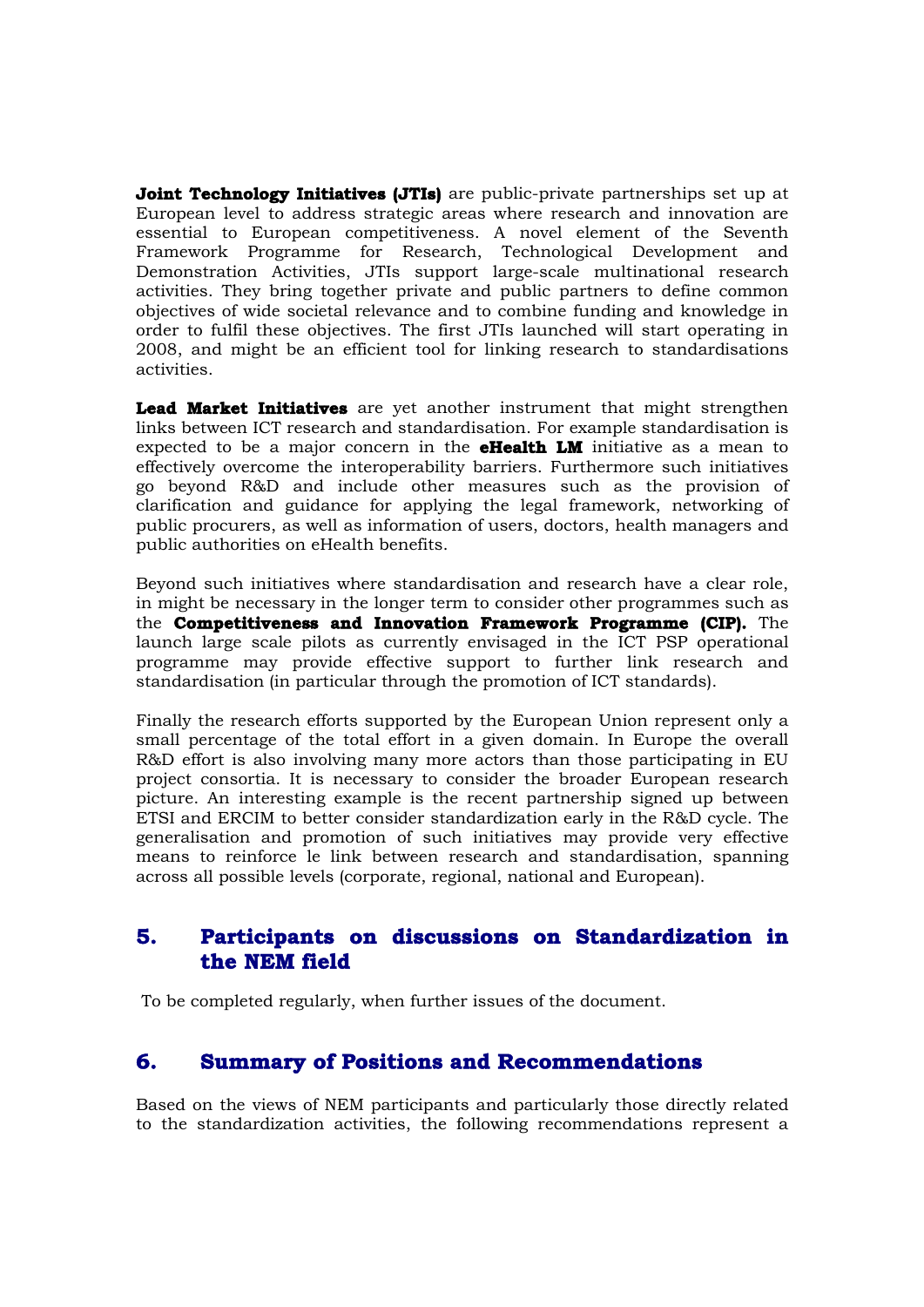summary of actions that Europe should implement in order to exploit the most of research projects and their impact on the standardization processes.

 **NEM technology platform includes members all over Europe and can be a forum for discussion on Standardization priorities. NEM community is ready to provide inputs to the on going consultation processes of European Commission regarding the ways to improve the European standardization mechanism. Some ideas on the best connection of FP projects and their abilities to input standardization forum are described in this document. European Commission is invited to explore the contractual and legal mechanisms to facilitate the deepest and most active participation of FP projects in the standardization context, which should not bound by the contractual limits of a typical FP project, particularly on scheduling, milestones, etc.**

**NEM has a number of technologies and areas where standardization should be considered as a priority. Cooperation between NEM and ETSI new TC MCD committee will be kept**

- **NEM considers that the primary aim for a new technology or service should move towards exploiting the feasibility of standardization, as a way to provoke mass markets and trust from end-users.**
- **NEM is ready to set Agreements with European Standardization Fora and Consortia in order to promote the acceptance of NEM related projects (FP, Eureka, Celtic, National programmes) outputs in the standardization domain.**

## **7. Annex: EU legislation, policies and actions for which ICT standardisation support is relevant**

# **General policy framework**

- **1.1)** *Directive 1999/5/EC***:** Radio equipment and telecommunications terminal equipment and the mutual recognition of their conformity.
- **1.2)** *Directive 2002/21/EC***:** A common regulatory framework for electronic communication networks and services.
- **1.3** *Directive 2004/108/EC***:** Approximation of the laws of the Member States relating to electromagnetic compatibility and repealing Directive 89/336/EEC
- **1.4)** *COM(2002) 96***:** Next Generation Internet priorities for action in migrating to the new Internet protocol IPv6.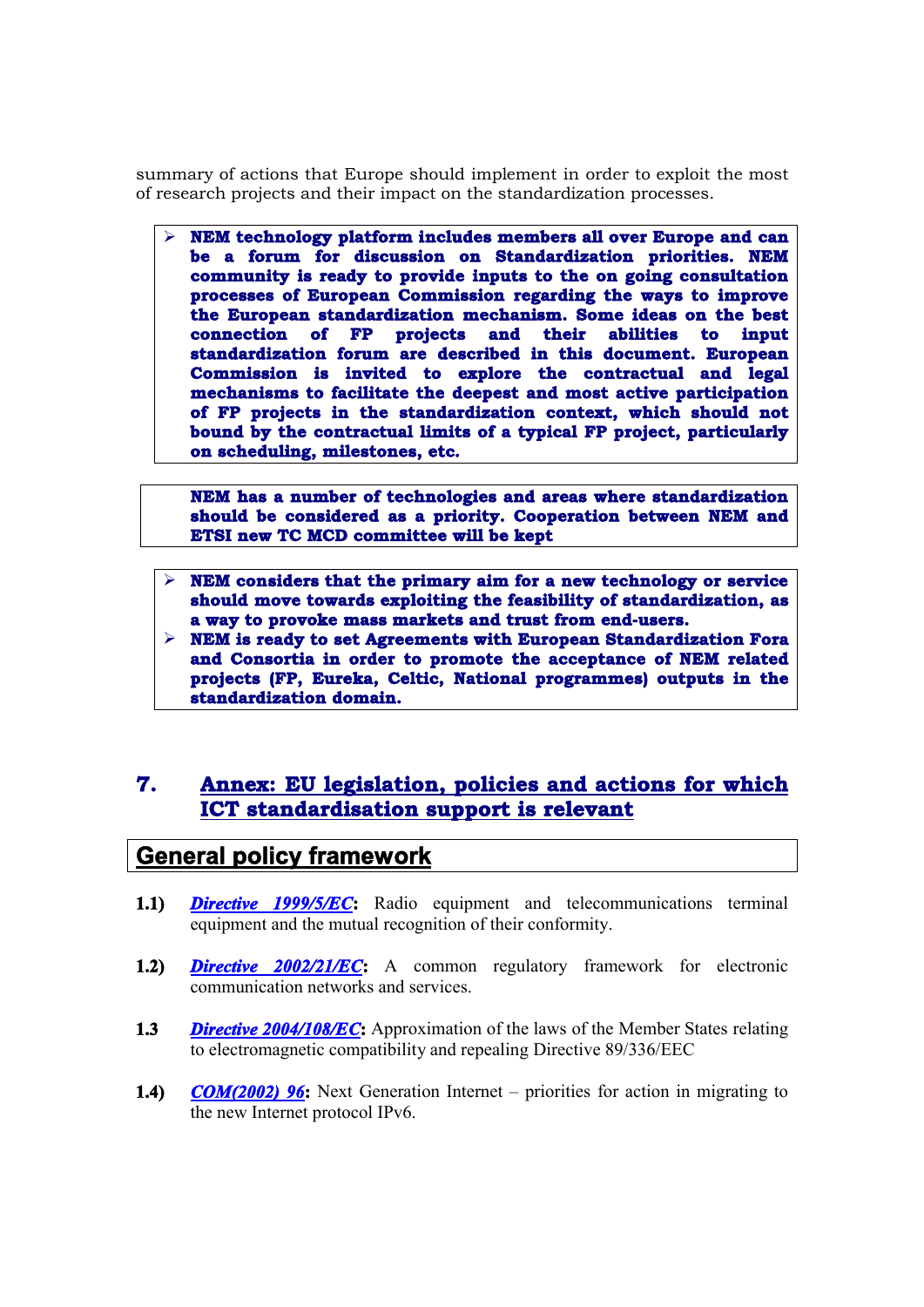- **1.5)** *COM(2005) 229***:** i2010- A European Information Society for growth and employment.
- **1.6)** *COM(2005) 474***:** Implementing the Community Lisbon Programme: A policy framework to strengthen EU manufacturing – towards a more integrated approach for industry.
- **1.7)** *COM(2005) 229 final***:** "i2010 A European Society for growth and employment"
- **1.8)** *COM(2007)* **56:** Scientific information in the digital age: access, dissemination and preservation
- **1.9)** *European Parliament resolution* of 19<sup>th</sup> June 2007 on "Building a European Policy on broadband"
- **1.10)** *Regulation (EC) No 717/2007* of the European Parliament and of the Council of 27 June 2007 on roaming on public mobile telephone networks within the Community and amending Directive 2002/21/EC (Text with EEA relevance)

### **e-Business**

-

- **2.1)** *COM(2001) 161***:** Widening consumer access to alternative dispute resolution.
- **2.2)** *COM(2001) 665***:** Working together for the future of European tourism and the subsequent report on the impact of the new generation of mobile information society services on the tourism sector.
- **2.3)** *COM(2002) 196***:** Green Paper on alternative dispute resolution in civil and commercial law.
- **2.4)** *COM(2003) 148***:** Adapting e-business policies in a changing environment: The lessons of the Go Digital initiative and the challenges ahead.
- **2.5)** *COM(2004) 718***:** Proposal for a Directive on certain aspects of mediation in civil and commercial matters*<sup>1</sup>* .
- **2.6)** *COM(2005) 603***:** Proposal for a Directive on payment services in the internal market and amending Directives 97/7/EC, 2000/12/EC and 2002/65/EC.

*<sup>1</sup>* The Council reached in December 2005 a common understanding on the text of a draft Directive, subject to the definition of cross-border crisis and the application of the principle of subsidiarity. The European Parliament has not yet delivered its opinion at first reading.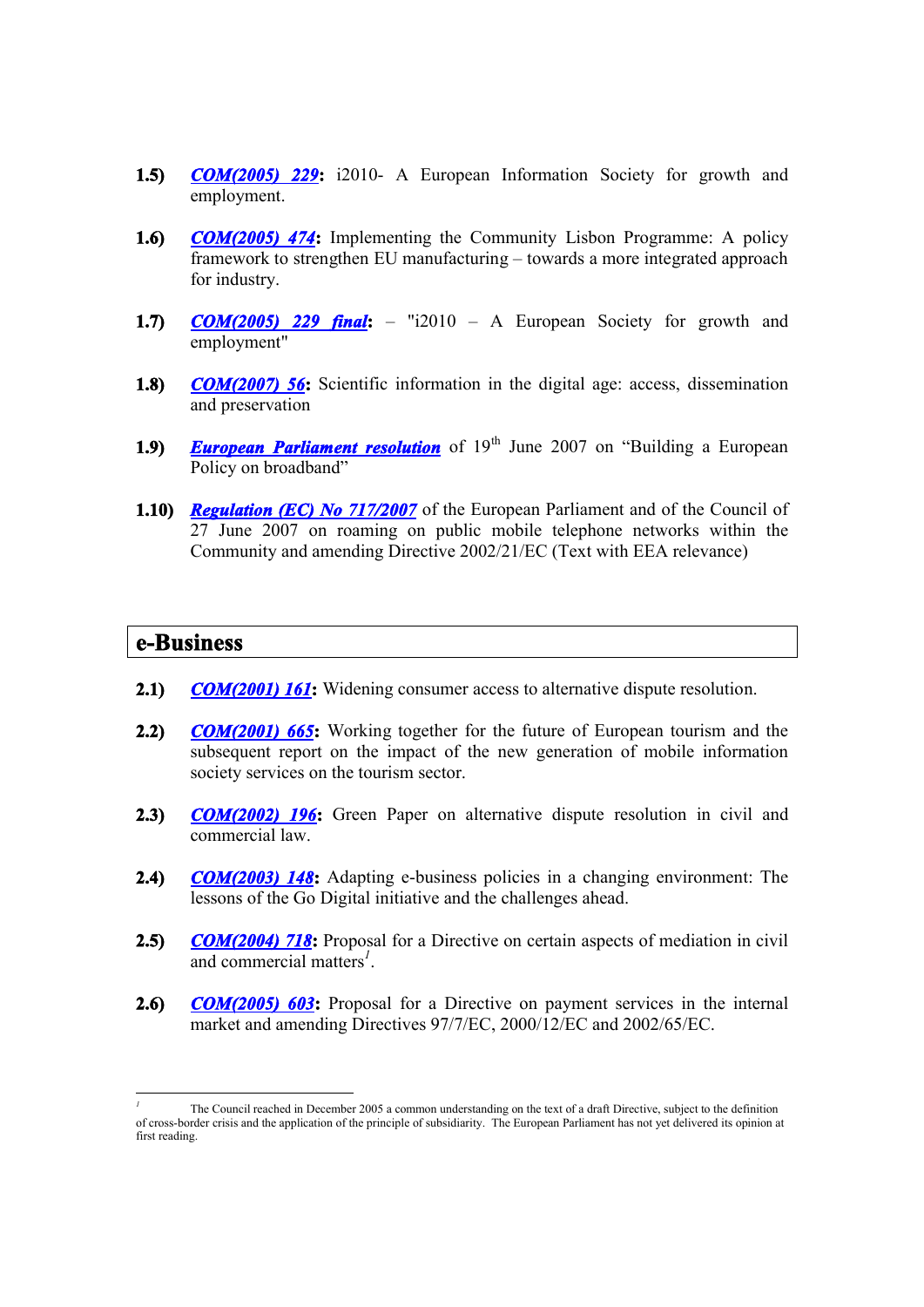- **2.7)** *Recommendation 98/257/EC***:** Principles applicable to the bodies responsible for out-of-court settlement of consumer disputes.
- **2.8)** *Recommendation 2001/310/EC***:** Principles for out-of-court bodies involved in the consensual resolution of consumer disputes.
- **2.9)** *e-Business W@tch Special Report No 03***:** e-Business, Interoperability and Standards: A cross-sector Perspective and Outlook.
- **2.10)** *e-Business W@tch Sector Study No 09***:** ICT and Electronic Business in the Tourism Industry.
- **2.11)** *COM(2007)860***:** Communication "A lead market initiative for Europe" (21.12.2007)
- **2.12)** *Directive 2004/18/EC* of the European Parliament and of the Council of 31 March 2004 on the coordination of procedures for the award of public works contracts, public supply contracts and public service contracts
- **2.13)** *Directive 2004/17/EC* of the European Parliament and of the Council of 31 March 2004 coordinating the procurement procedures of entities operating in the water, energy, transport and postal services sectors

## **e-Inclusion**

- **3.1)** *COM(2005) 425***:** e-Accessibility.
- **3.2)** *COM(2005) 604***:** The situation of disabled people in the enlarged EU: the European Action Plan 2006-2007.
- **3.3)** *e-Inclusion Riga Ministerial Declaration* of 12 June 2006 on the promotion of an inclusive and barrier-free Information Society which fosters social and economic inclusion.
- **3.4)** *COM(2007) 332***:** Ageing Well in the Information Society, an i2010 Initiative: Action plan on Information and Communication Technologies and Ageing
- **3.5)** *COM(2007) 694***:** European i2010 initiative on eInclusion, "to be part of the Information Society"

# **e-Health**

**4.1) Regulation (EC) No 726/2004** of the European Parliament and of the Council of 31 March 2004 laying down Community procedures for the authorisation and supervision of medicinal products for human and veterinary use and establishing a European Medicines Agency (Text with EEA relevance).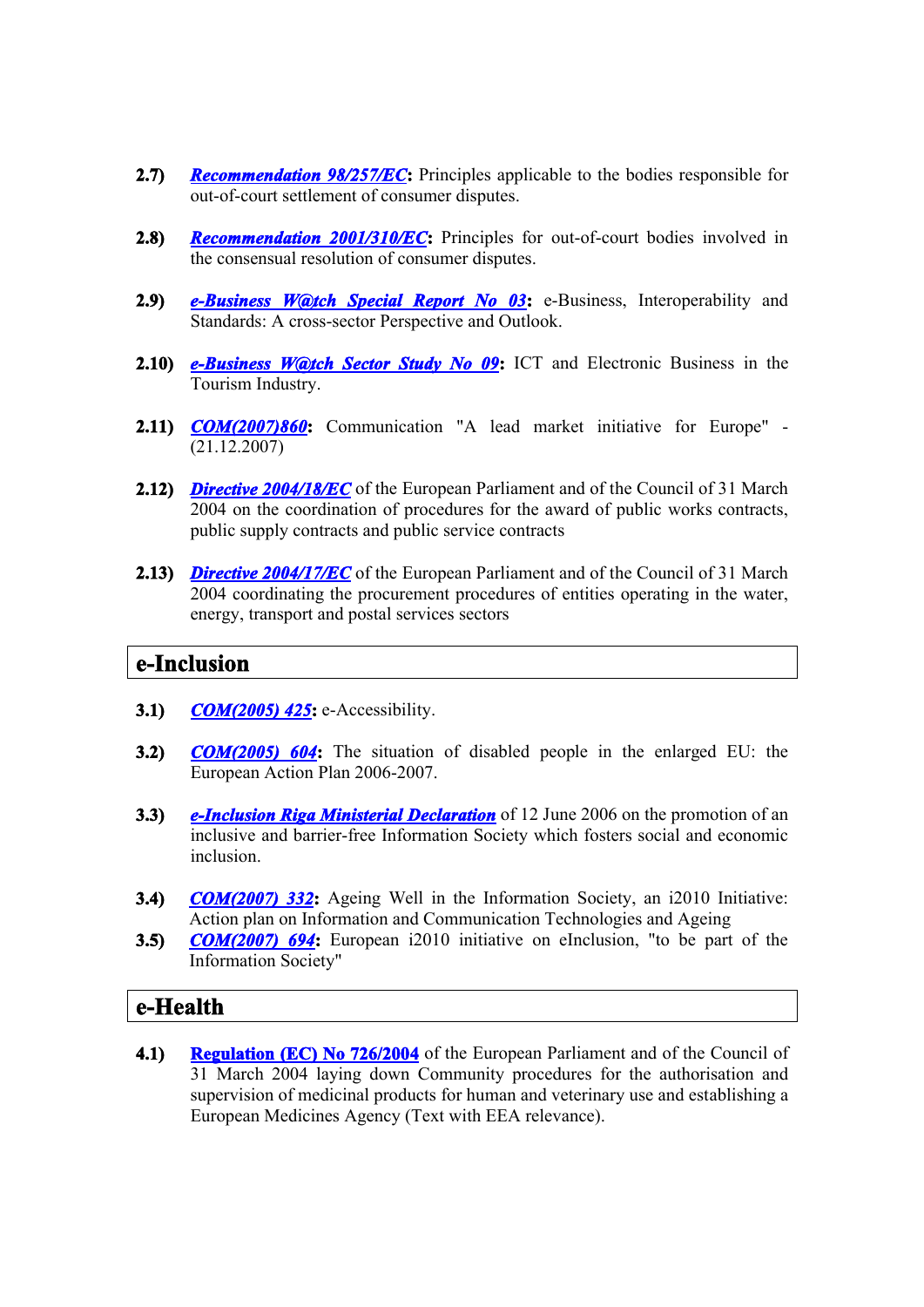- **4.2) Directive 2001/20/EC** of the European Parliament and of the Council of 4 April 2001 on the approximation of the laws, regulations and administrative provisions of the Member States relating to the implementation of good clinical practice in the conduct of clinical trials on medicinal products for human use.
- **4.3)** *Directive 2001/82/EC* of the European Parliament and of the Council of 6 November 2001 on the Community code relating to veterinary medicinal products.
- **4.4)** *Directive 2001/83/EC* of the European Parliament and of the Council of 6 November 2001 on the Community code relating to medicinal products for human use.
- **4.5)** *Directive 2004/23/EC***:** Setting standards of quality and safety for the donation, procurement, testing, processing, preservation, storage and distribution of human tissues and cells.
- **4.6) Directive 2004/27/EC** of the European Parliament and of the Council of 31 March 2004 amending Directive 2001/83/EC on the Community code relating to medicinal products for human use.
- **4.7) Directive 2004/28/EC** of the European Parliament and of the Council of 31 March 2004 amending Directive 2001/82/EC on the Community code relating to veterinary medicinal products.
- **4.8) Directive 2006/86/EC:** implementing Directive 2004/23/EC *as regards traceability requirements, notification of serious adverse reactions and events and certain technical requirements for the coding, processing, preservation, storage and distribution of human tissues and cells*.
- **4.9)** *COM(2003) 73***:** Communication from the Commission concerning the introduction of a European health insurance card.
- **4.10)** *COM(2004) 356***:** Communication from the Commission to the Council, the European Parliament, the European Economic and Social Committee and the Committee of the Regions -e-Health- making healthcare better for European citizens: an action plan for a European e-Health Area.
- **4.11)** *Connected health: Quality and safety for European Citizens***:** Report of the Unit ICT for Health in collaboration with the i2010 sub-group on eHealth and the eHealth stakeholders' group.
- **4.12)** *Council Regulation (EC) 1383/2003***:** Customs action against goods suspected of infringing certain intellectual property rights and the measures to be taken against goods found to have infringed such rights.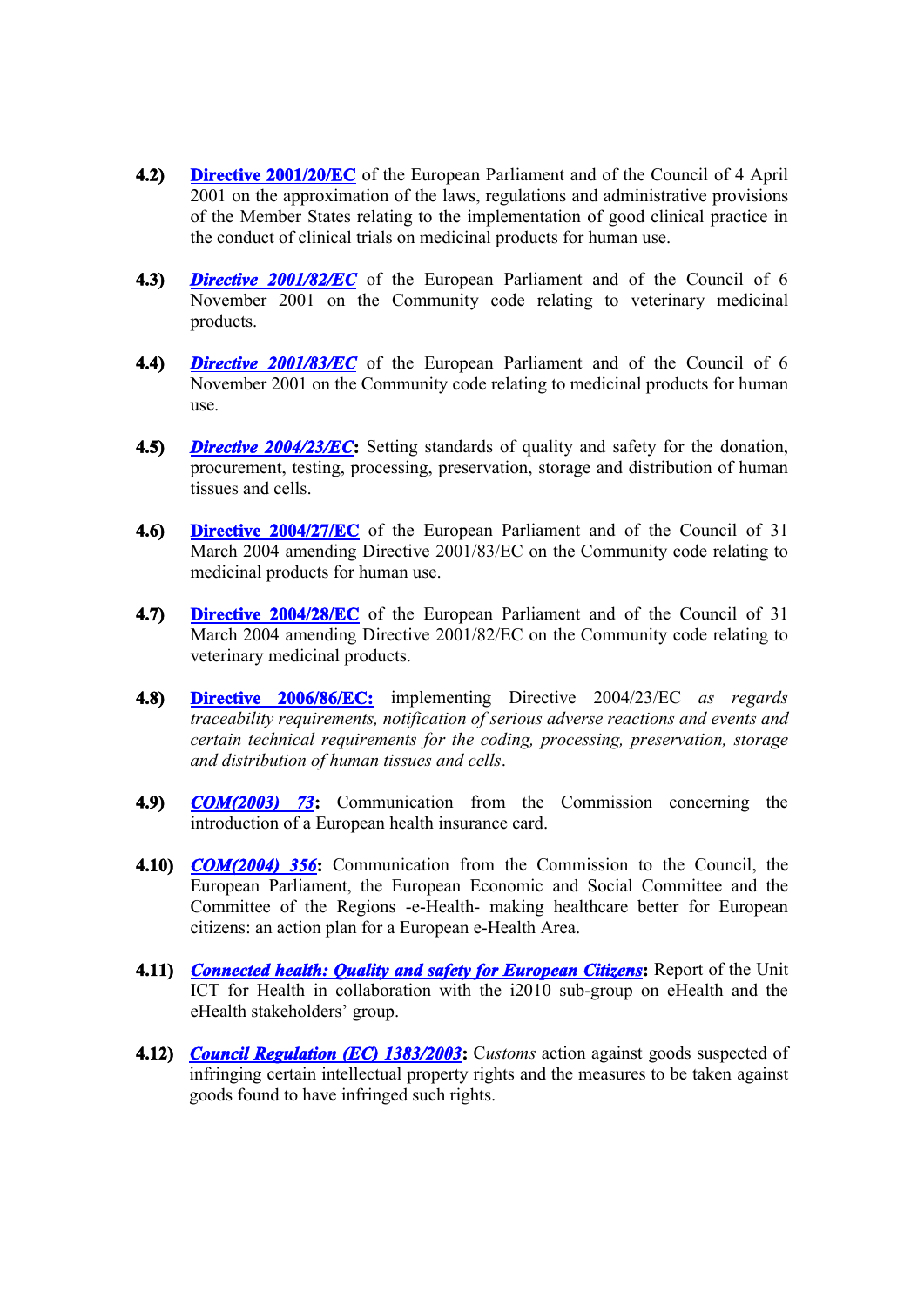- **4.13)** *Directive 2001/029/EC***:** Copyright and related rights in the information society.
- **4.14)** *Directive 2004/48/EC***:** The enforcement of intellectual property rights.
- **4.15)** *COM(2004) 261***:** Management of copyright and related rights in the internal market.
- **4.16)** *Recommendation 2005/737/EC***:** Collective cross-border management of copyright and related rights for legitimate online music services.

## **e-Learning and e-Skills**

**5.1)** *Decision 2318/2003/EC*: Adoption of a multi-annual programme for the effective integration of information and communication technologies (ICT) in education and training systems in Europe (e-Learning Programme).

- **5.2)** *COM(2001) 172*: The e-Learning Action Plan.
- **5.3)** *Council Resolution 2001/C 204/02*: e-Learning.
- **5.4)** *Council Conclusions on ICT and e-business skills*: December 2002.
- **5.5) European e-Skills Summit Declaration**: October 2002.

**5.6)** *e-Skills in Europe: Towards 2010 and Beyond*: Synthesis report of the European e-Skills Forum presented at the European e-Skills Conference on 20-21 September 2004 in Thessalonica. A Declaration was adopted recognising that the way forward is through multi-stakeholder partnerships.

**5.7)** *Report of the ICT Task Force*: topic paper of the working group on skills and employability presented at the European e-Skills Conference on 5-6 October 2006 in Thessalonica. *A Declaration* was adopted formulated recommendations for a long term EU e-skills agenda

**5.8)** *Joint Statement by European Commissioners responsible for Information Society and Media, and Education, Training, Culture and Multilingualism at the e-Learning 2005 Conference* (Brussels, 19-20 May 2005) and follow up *EU e-Learning Conference 2006* organised by the Finnish Presidency (Helsinki, 4-5 July 2006)

**5.9)** *eEurope 2005*: e-Learning.

**5.10)** *Communication of the European Commission* of 7 September 2007 on "e-Skills" in the 21st Century: Fostering Competitiveness, Growth and Jobs" COM 469 final and Competitiveness Council Conclusions of 23 November 2007 on a long-term e-skills strategy

**5.11)** Conclusions of the "*e-Learning Lisboa Conference*" organised under the Portuguese Presidency on 15-16 October 2007 in Lisbon

**5.12)** *Decision No 456/2005/EC of the European Parliament and of the Council of 9 March 2005*: establishing a multiannual Community programme to make digital content in Europe more accessible, usable and exploitable. (eContentplus)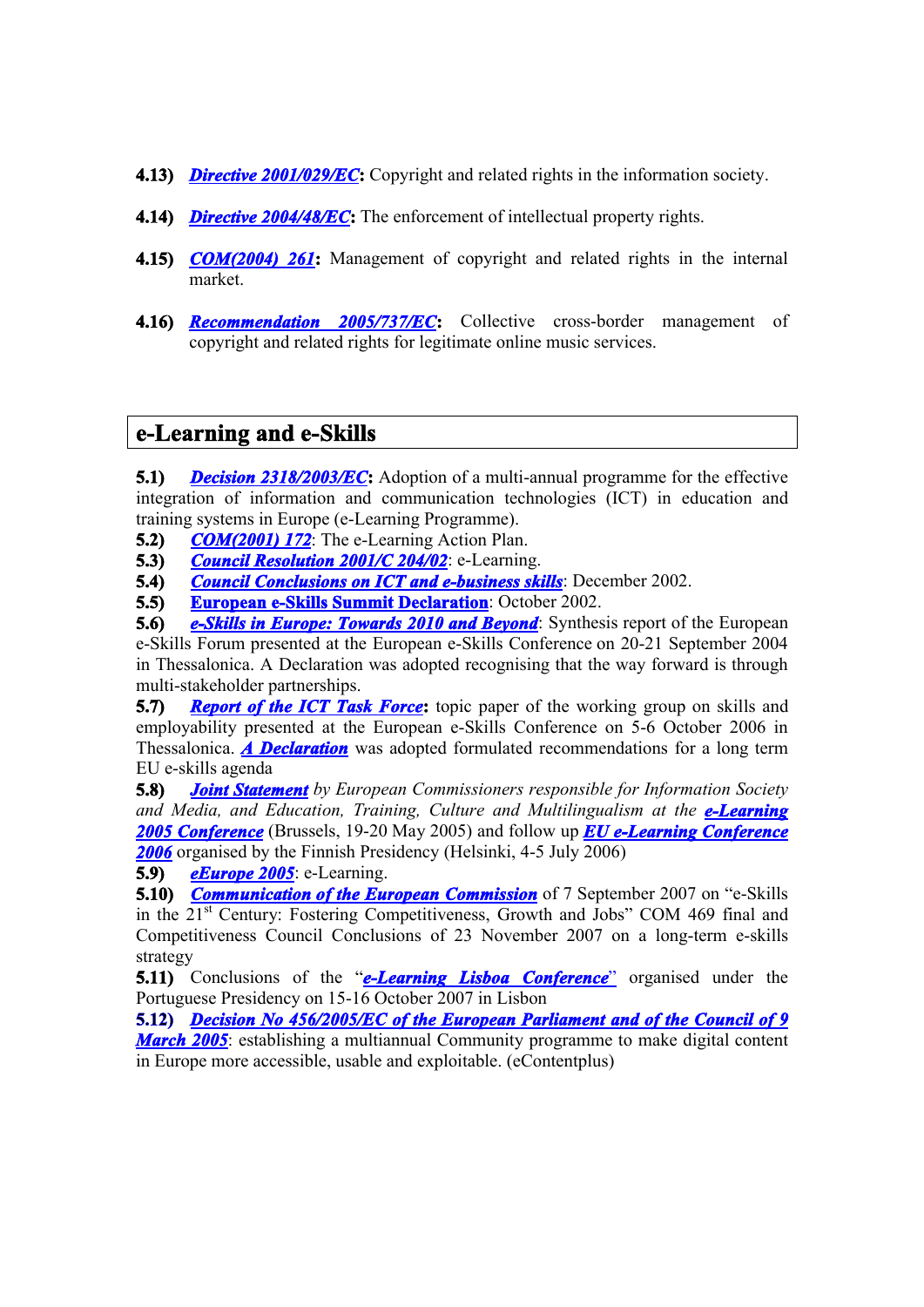# **Intelligent Transport**

- **6.1)** *Directive 2004/52/EC*: Electronic road tolling systems in the Community.
- **6.2)** *COM(2003) 542***:** Information and Communication technologies for safe and intelligent vehicles.
- **6.3)** *COM(2005) 431***:** Bringing eCall to the citizen.
- **6.4)** *COM(2006) 59***:** The Intelligent Car Initiative "Raising awareness of ICT for smarter, safer and cleaner vehicles".
- *6.5) COM(2006) 723: Bringing eCall back on track Action Plan.*
- *6.6) Recommendation C/2006/7125: Safe and efficient in-vehicle information and communication systems: update of the European statement of principles on human machine interface.*
- *6.7) Commission Decision 2008/nnn/EC on the definition of the European electronic toll service<sup>2</sup> .*
- *6.8) COM(2007) 607: Freight Logistics Action Plan.*
- *6.9) COM(2006)314: The EU Transport Policy mid-term review document "Keep Europe moving - Sustainable mobility for our continent*
- *6.10) The Commission Communication on an ITS action plan foreseen for June 2008*
- *6.11) COM(2007)541: "Towards Europe-wide Safer, Cleaner and Efficient Mobility:The First Intelligent Car Report"*

# **Data Protection, Privacy and Security**

-

- **7.1)** *Regulation (EC) 2252/2004***:** Standards for security features and biometrics in passports and travel documents issued by Member States.
- **7.2)** *Directive 95/46/EC***:** Protection of individuals with regard to the processing of personal data and on the free movement of such data.

*<sup>2</sup>* The Commission Decision will likely be adopted in 2008. Its draft version was submitted to inter-service consultation in December 2006.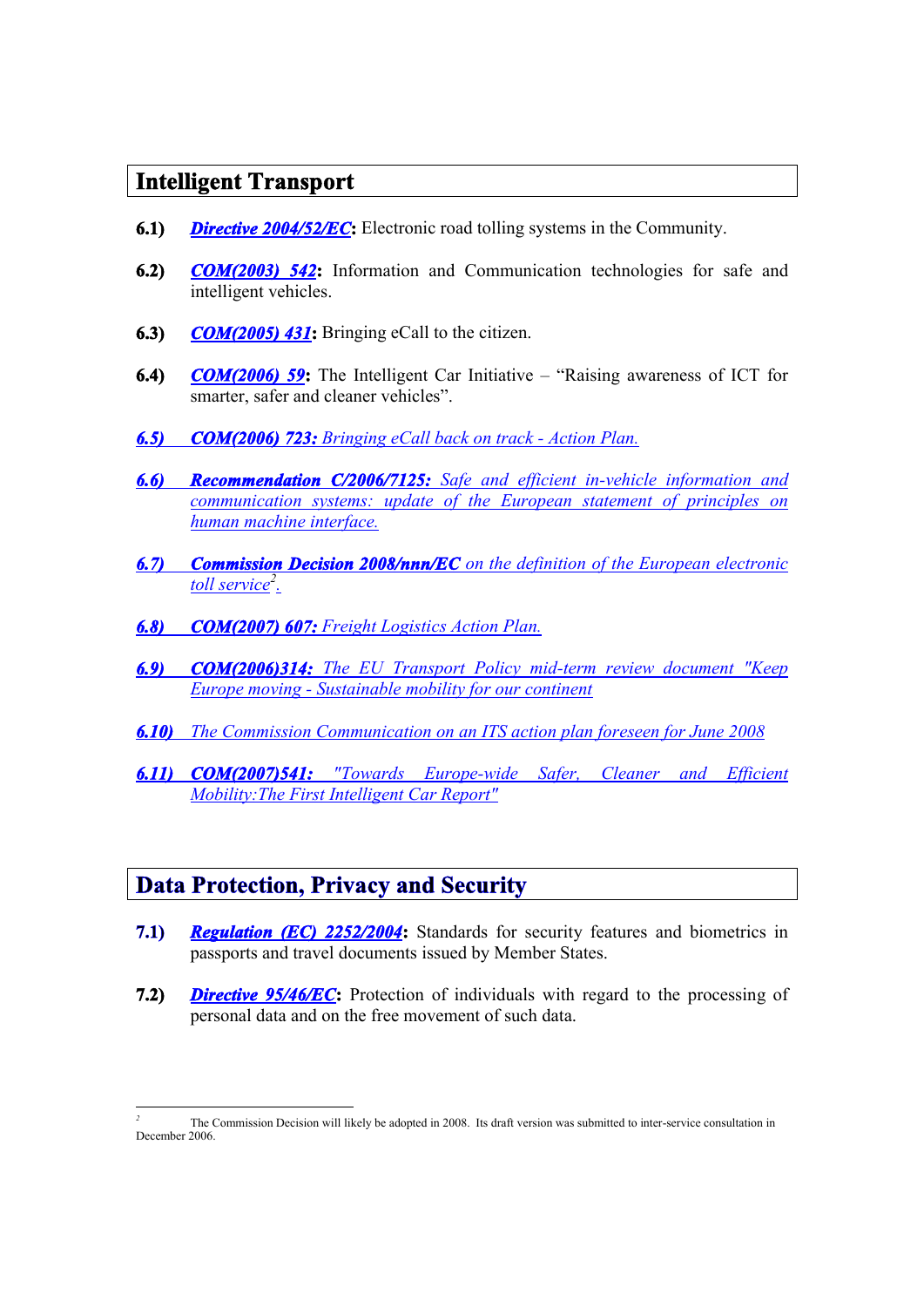- **7.3)** *Directive 2002/58/EC***:** The processing of personal data and the protection of privacy in the electronic communications sector (Directive on privacy and electronic communications).
- **7.4)** *Directive 2006/24/EC*: retention of data generated or processed in connection with the provision of publicly available electronic communications services or of public communications networks and amending Directive 2002/58/EC.
- **7.5)** *COM(2006) 251***:** A strategy for a Secure Information Society "Dialogue, partnership and empowerment".
- **7.6)** *COM(2006) 688***:** Fighting spam, spyware and malicious software.
- **7.7)** *COM(2007) 96***:** Radio Frequency Identification (RFID) in Europe: steps towards a policy framework
- **7.8)** *COM(2007) 228***:** Promoting Data Protection by Privacy Enhancing Technologies (PETs)
- **7.9)** *COM(2007) 267***:** Towards a general policy on the fight against cyber crime
- **7.10)** *Directive 2001/29/EC***:** of 22 May 2001, on harmonising certain aspects of copyright and related rights in the information society, states the penalties that member States can implement in the event that a measure ensuring the protection of a work is bypassed;
- **7.11)** *Directive 2004/48/EC* of the European Parliament and the Council of 29 April 2004 on to the enforcement of intellectual property rights.
- **7.12)** *Regulation 1383/2003/EC***:** of 22 July 2003 concerning customs action against goods suspected of infringing certain intellectual property rights and the measures to be taken against goods found to have infringed such rights.

# **ICT For The Environment And Sustainable Development**

- **8.1)** *COM (2007) 2 final* from the Commission to the Council, the European Parliament, the European Economic and Social Committee and the Committee of the Regions of 10 January 2007 - Limiting global climate change to 2 degrees Celsius - The way ahead for 2020 and beyond
- **8.2)** *COM(2007) 162 final* from the Commission to the Council, the European Parliament, the European Economic and Social Committee and the Committee of the Regions: Report of the Environmental Technologies Action Plan (2005-2006)